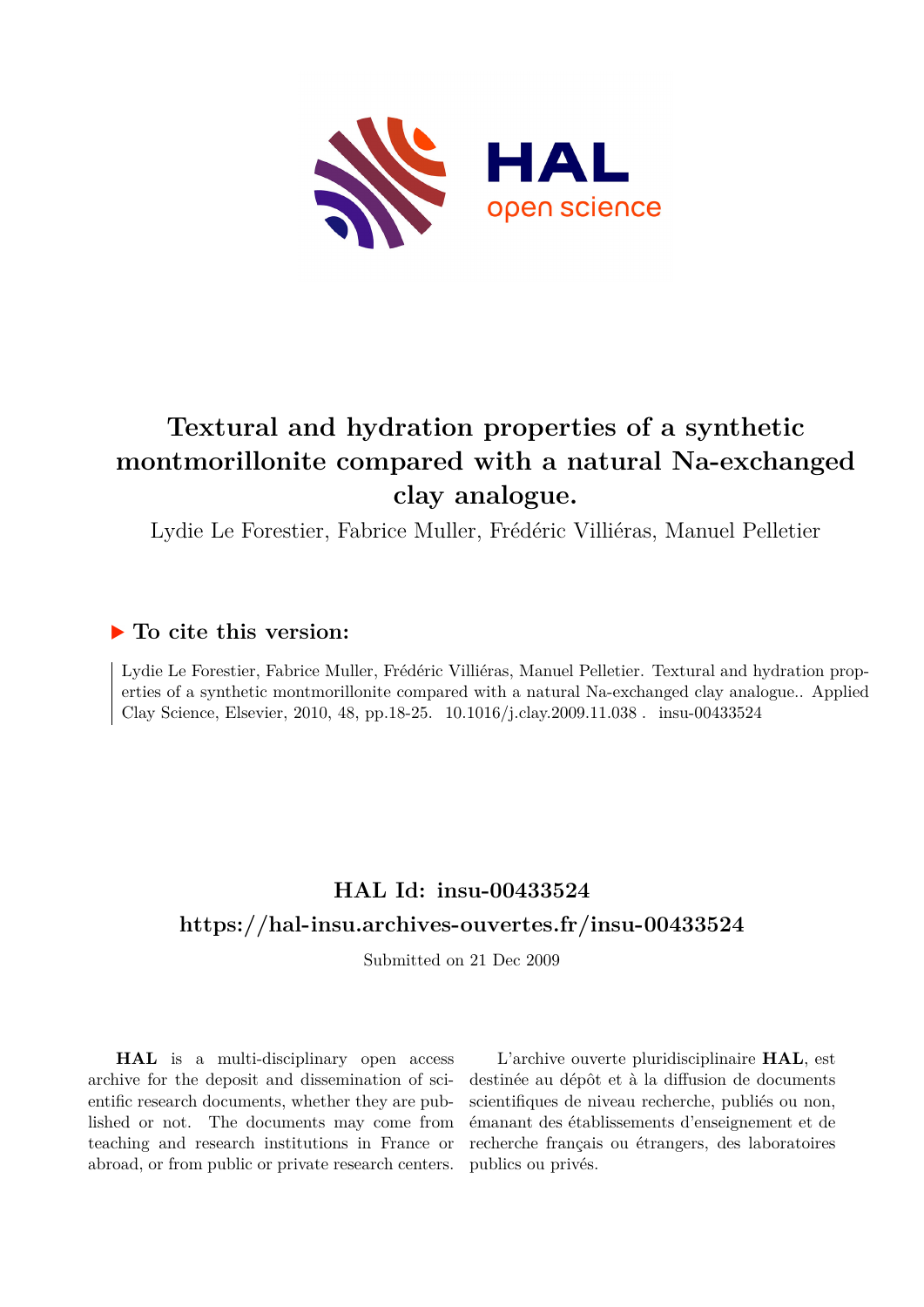#### *Title of the article*

# TEXTURAL AND HYDRATION PROPERTIES OF A SYNTHETIC MONTMORILLONITE COMPARED WITH A NATURAL NA-EXCHANGED CLAY ANALOGUE

#### *Authors*

Lydie LE FORESTIER<sup>1\*</sup>, Fabrice MULLER<sup>1</sup>, Frédéric VILLIERAS<sup>2</sup>, Manuel PELLETIER<sup>2</sup>

#### *Address*

<sup>1</sup>Institut des Sciences de la Terre d'Orléans (ISTO) : UMR 6113, Université d'Orléans,

CNRS-INSU, Université François Rabelais – Tours, 1A Rue de la Férollerie, 45071 Orléans

Cedex 2, France

<sup>2</sup>Laboratoire Environnement et Minéralurgie (LEM) : UMR 7569, Nancy Université / CNRS,

15 avenue du Charmois, 54500 Vandœuvre-lès-Nancy Cedex, France

#### *\* Corresponding author:*

E-mail address: lydie.leforestier@univ-orleans.fr

Telephone number: +33 2 38 25 53 93

Fax number: +33 2 38 63 64 88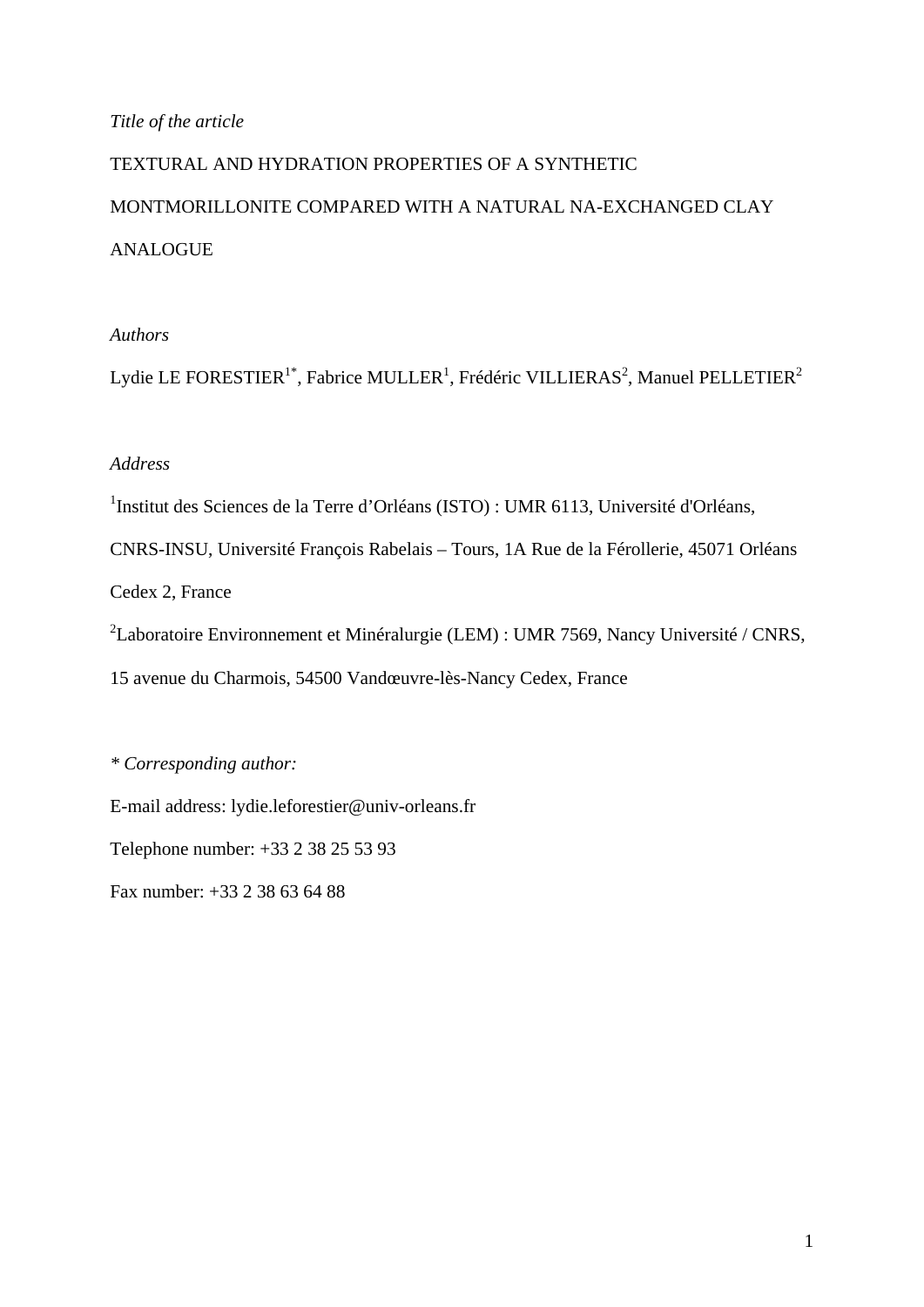#### **Abstract**:

An aluminous montmorillonite has been synthesized at hydrothermal conditions (623 K, 120 MPa) and compared to the natural Na-exchanged Wyoming montmorillonite (Na-SWy2). The synthetic product is characterized by a high cation exchange capacity (83 meq/100g) and ethylene glycol specific surface area (764 m<sup>2</sup>/g) similar to Na-SWy2 but with a higher purity with one crystalline phase. Compacted smectite samples were percolated with water by using an œdometer cell equipped with a separated injection system, in order to simulate the behaviour of an engineered clay barrier in the context of subsurface waste landfill. Percolation experiments showed very low hydraulic conductivities  $(10^{-12} \text{ m/s})$  for both synthetic and natural smectites, in addition to the non macroscopic swelling of the synthetic montmorillonite, in contrast to Na-SWy2. At the nanometric scale, this synthetic clay mineral is characterized by higher hydration states and a better organization in the distribution of water molecules in particles, as proven by X-ray diffraction technique and continuous water vapor gravimetry method. Moreover, adsorption-desorption isotherms of nitrogen revealed the classical feature of swelling clay minerals, and the Brunauer-Emmet-Teller calculation gives a nitrogen specific area of 87  $m^2/g$  for the synthetic smectite, twice higher than for the Wyoming clay, due to its higher mesoporosity. Finally, low-pressure argon adsorption coupled with the Derivative Isotherm Simulation procedure highlighted classical adsorption energy distributions of natural phyllosilicates, and thus the synthetic montmorillonite was characterized by an average of 11 layers per particle in the dry state, with basal and edge surface areas different from Na-SWy2.

*Keywords*: Hydrothermal synthesis; Wyoming montmorillonite; hydraulic conductivity; swelling;  $N_2/Ar/water$  adsorption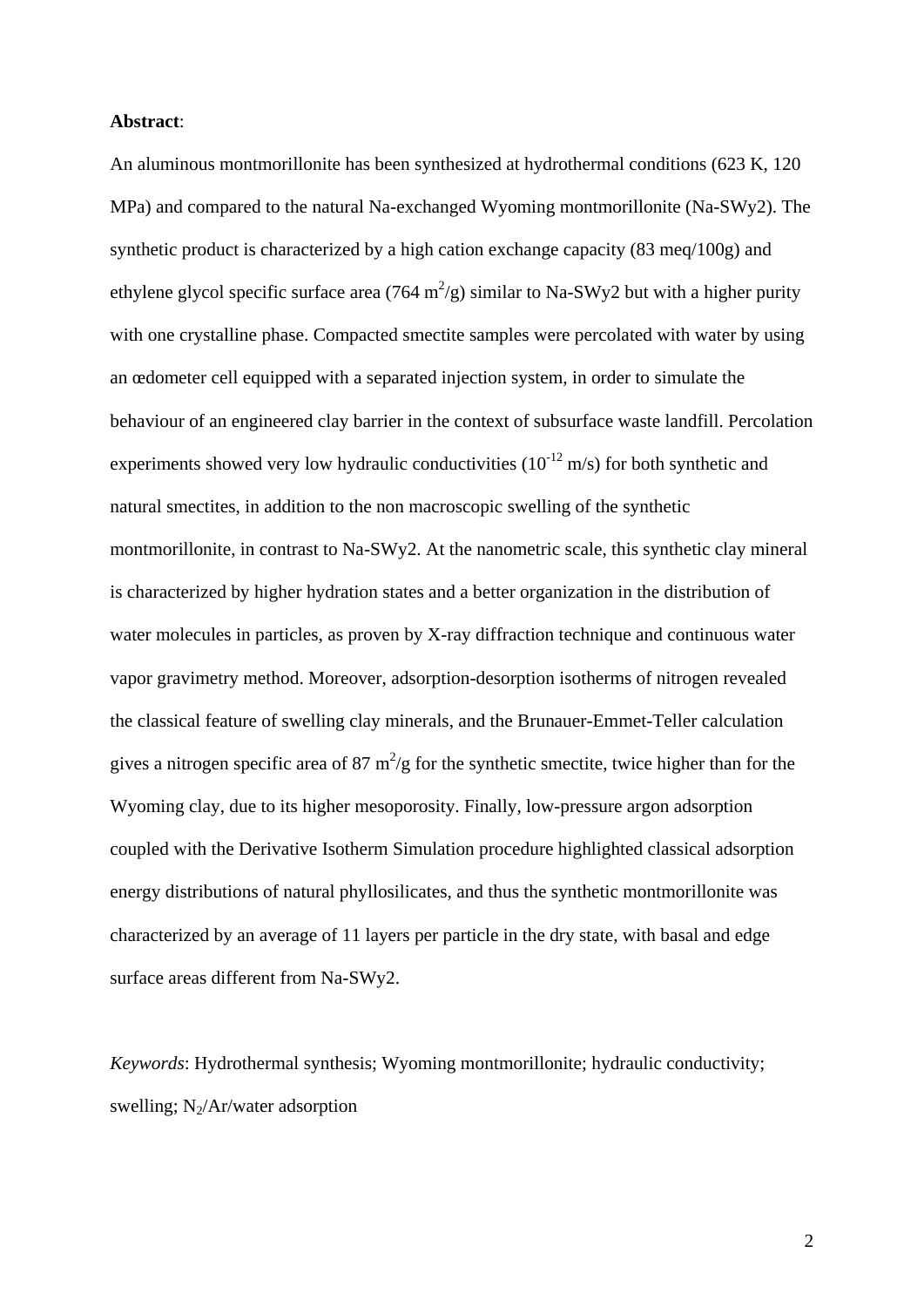#### **1. Introduction**

 Bentonites are used in numerous industrial, agricultural and environmental applications (Murray, 1999), in particular, as engineered barrier for high-level nuclear waste repositories or subsurface waste disposals. These clays are of great interest due to their rather low permeability when compacted, their ability to expand and their capacity to retain pollutants. Bentonites take advantage of the hydration, swelling, cation exchange, and surface complexation capacity of montmorillonite, its main mineral component (Caglar et al., 2009). Bentonites, being natural materials, contain impurities and different clay minerals, and their intrinsic features may induce chemical and mineralogical variations (Galan, 2006). On the contrary, synthetic clay minerals are reproducible and homogeneous in terms of the chemical composition, mineralogy, texture, and thus, they become useful for systematic studies aimed at a better understanding of the interaction mechanisms between clay minerals and metal ions or organic pollutants. Before considering synthetic smectites as a suitable model of natural bentonites, it is necessary to elucidate their basic characteristics such as cation exchange capacity, surface properties, morphology, and in particular their behaviour at different scales when contacted with water. Indeed, smectites are characterized at the nanometric scale by a crystalline swelling in that water molecules can be intercalated between individual 2:1 layers (0 to 4 water layers), and also by a macroscopic swelling. At the macroscopic scale, the measured swelling of smectites results from a combination of several simultaneous processes: crystalline swelling, double-layer swelling, breakup of crystals, cation demixing, co-volume swelling, and Brownian swelling (Laird, 2006).

Although dioctahedral smectites, such as montmorillonites, are predominant in soils and sediments and they are widely used in many industrial applications, most of the clay studies have been devoted to the synthesis of trioctahedral smectites, such as hectorite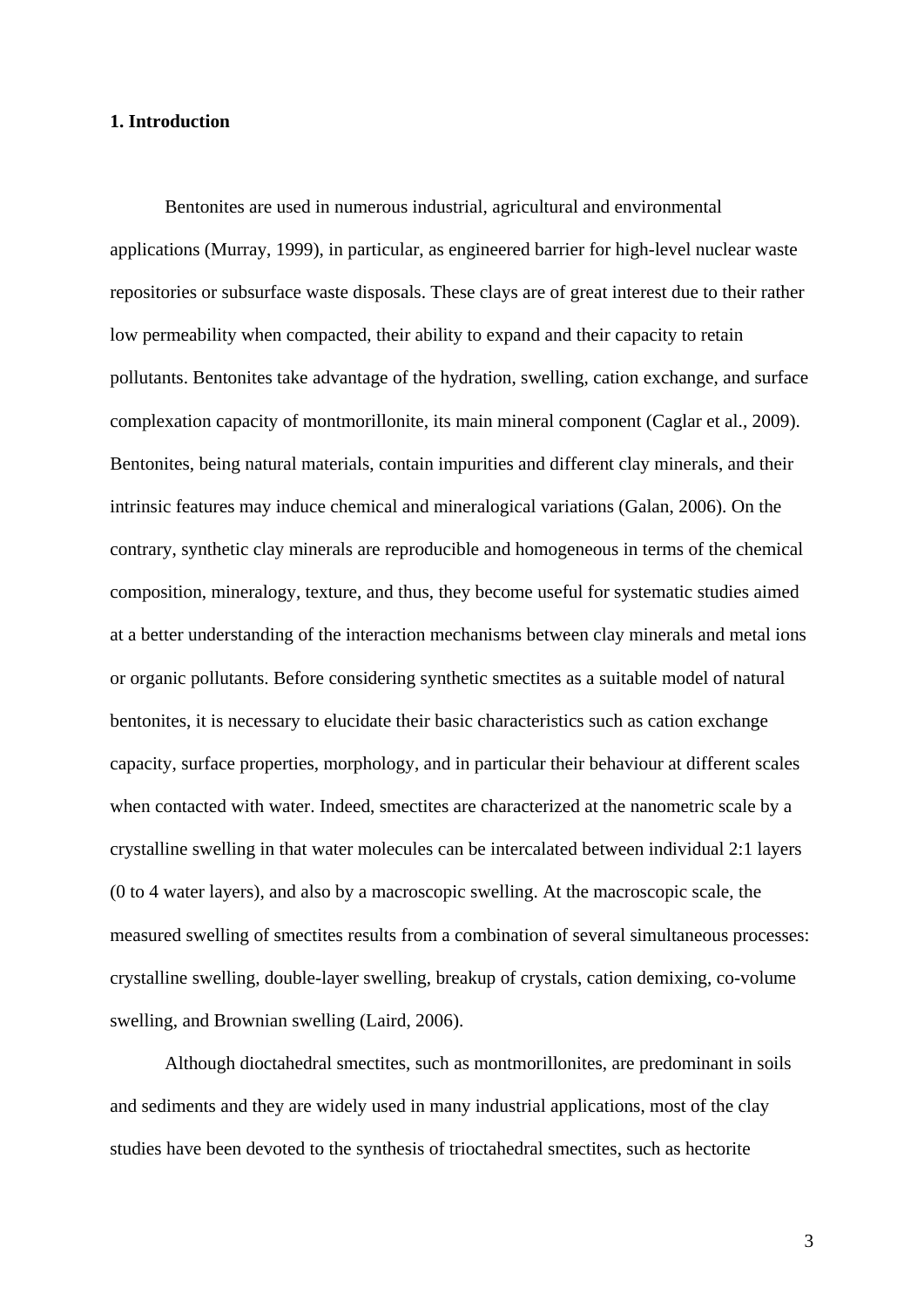(Carrado et al., 1997; Spagnuolo et al., 2004), and saponite (Delevoye et al., 2003). Beidellites (Kloprogge et al., 1993; Lantenois et al., 2008a) and nontronites (Decarreau et al., 2008) have been synthesized as dioctahedral smectites, but the synthesis of montmorillonite in high purity is rarely achieved due to the difficulty to achieve it (Reinholdt et al., 2005; Lantenois et al., 2008b).

Therefore, in the present study we focus on the comparison of textural, cation exchange, hydration and swelling properties of a synthetic montmorillonite with those of the sodium-exchanged Wyoming smectite which is considered as its natural clay analogue.

#### **2. Materials and methods**

#### *2.1. Starting materials*

#### *2.1.1. Natural clay*

The natural clay used for this study is the SWy-2 Wyoming montmorillonite supplied by the Source Clay Minerals Repository of the Clay Minerals Society. The impurities identified as quartz, feldspar, gypsum, mica, illite in the SWy-2 sample represent 5% after purification by  $< 2$  µm size separation (Chipera and Bish, 2001). The SWy-2 montmorillonite was sodium-saturated by exchange in 1M NaCl. 2 g of SWy-2 and 50 mL of 1M NaCl solution were mixed on a SRT1 Stuart Scientific roller mixer for 16 h, and then the mixture was centrifuged. The supernatant chloride solution was filtered off and the tube was refilled with the 1M NaCl solution. This exchange procedure was repeated five times. The sample was then transferred into a dialysis membrane tubing and placed in deionised water to remove chlorine. The water was daily refreshed until the disappearance of chlorine  $(AgNO<sub>3</sub> test)$ . After dialysis and decantation, the < 2 μm fraction of Na-SWy2 samples was recovered, dried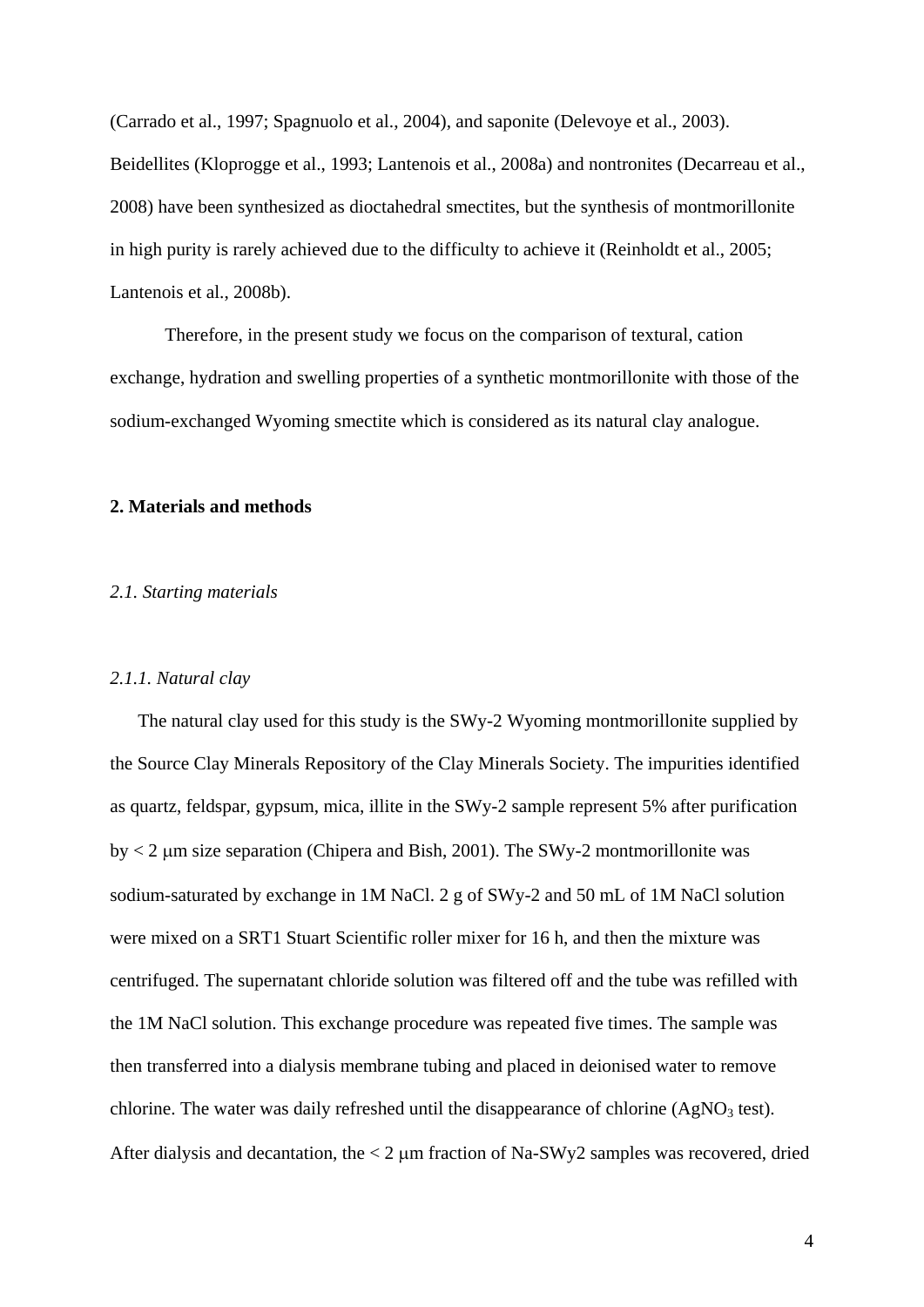and finely hand ground in an agate mortar. Electron microprobe analyses using a CAMECA SX50 electron microprobe (EMPA) operating at 15 kV accelerating voltage and 6 nA intensity, as well as ICP-OES analysis were carried out to quantify the structural formula of the < 2 μm Na-exchanged SWy-2, called afterwards Na-SWy2 (Table 1). The structural formula of this clay mineral is close to that previously determined by Michot et al. (2004).

#### *2.1.2. Synthetic smectite*

The starting material for the hydrothermal syntheses was a gel of anhydrous composition  $0.33Na<sub>2</sub>O-1.67Al<sub>2</sub>O<sub>3</sub>-0.66MgO-8SiO<sub>2</sub>$  and prepared using a procedure adapted from Hamilton and Henderson (1968), and Lantenois et al. (2008b). The chemicals for the gel preparation, with a 99% minimum grade purity, were  $Na_2CO_3$  (Prolabo, 0.5 g/10g dry gel), tetraethylorthosilicate (TEOS, Fluka, 23.87 g/10g dry gel) as the silicon source, solutions of Al(NO<sub>3</sub>)<sub>3</sub>.9H<sub>2</sub>O (27.53 g/10 g dry gel) and Mg(NO<sub>3</sub>)<sub>2</sub>.6H<sub>2</sub>O (3.72 g/10g dry gel), whose titration is 88.6 mg  $Al_2O_3/g$  and 102.5 mg MgO/g respectively, NH<sub>4</sub>OH (Aldrich), and ethanol (Aldrich, 30 mL/10g dry gel), were used as solvent. After the dissolution of sodium carbonate in Mg- and Al-nitrate solution ( $pH=2$ ), TEOS and ethanol are added. NH<sub>4</sub>OH is added up to the formation of a precipitate. After the complete hydrolysis of the TEOS (16 h), the precipitate is progressively heated up to 873 K to remove water, organic matter,  $NO<sub>2</sub>$ , and CO2, and to obtain a Na-Mg-Al-Si oxide gel. This gel is finally ground in an agate mortar.

Experimental charges were prepared as following: deionised water and gel (weight ratio 1:5) were placed into a gold capsule welded on one end. The capsule was closed by arcwelding, while its main body was constantly cooled in liquid nitrogen. Hydrothermal syntheses were carried out in Tuttle-type, externally heated, cold-seal pressure vessels, using argon as the pressure medium at 623 K and 120 MPa, for the duration of 28 days. All capsules were leak-checked before the start of the experiment (test with oil), and after by reweighing.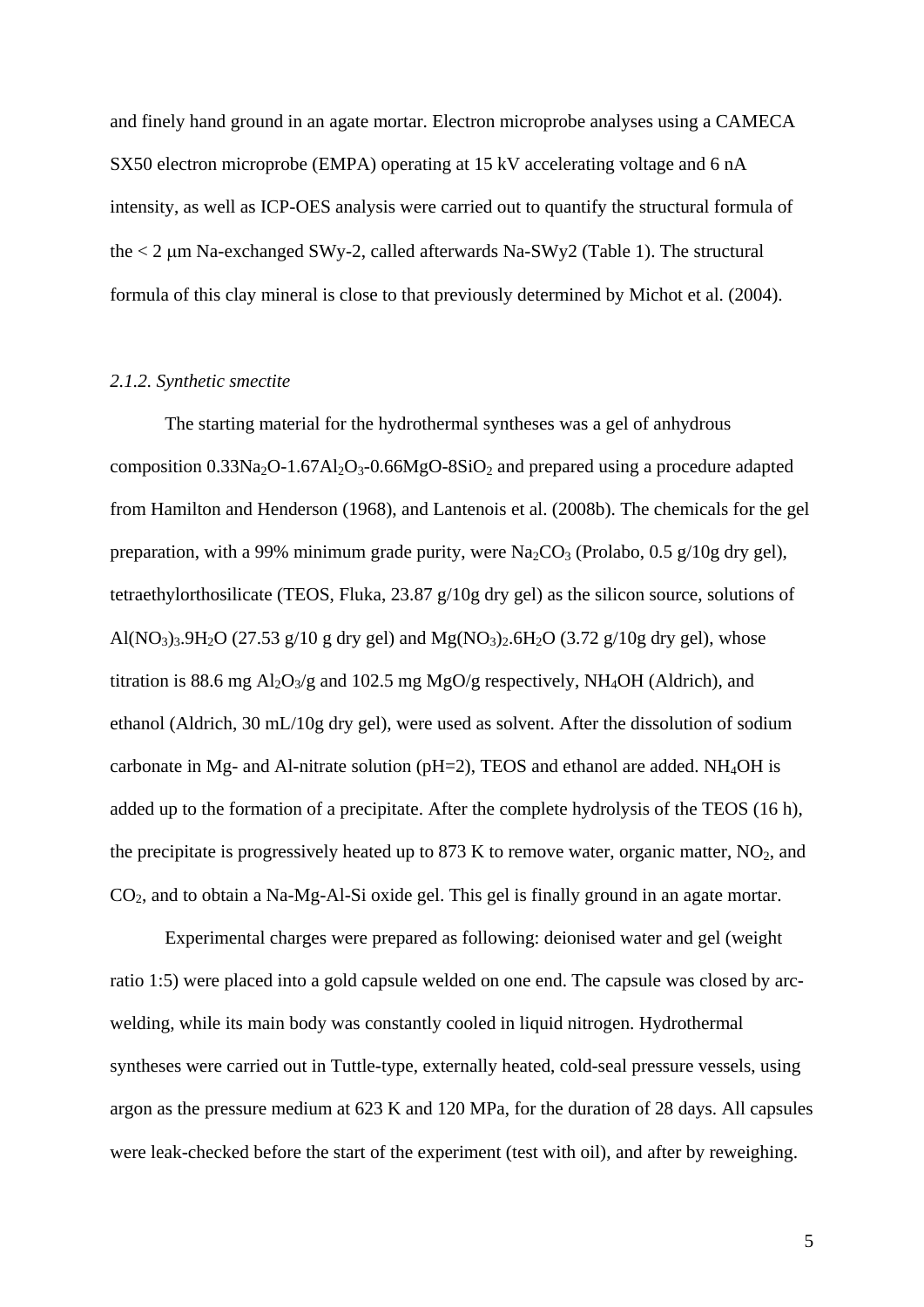#### *2.2. Percolation experiments*

 Percolation experiments have been performed using œdometer cells equipped with a separated injection system characterized by a controlled mechanical pressure. This specific equipment has been developed, in order to mimic the subsurface landfill conditions at laboratory scale (Jullien and Lecomte, 2000; Jullien et al., 2002). The œdometer cell, used in this study, is characterized by a 10 mm diameter, which requires low sample masses (ca. 400 mg for each experiment), and so adapted for synthetic clay minerals. Besides, this cell is equipped with a piston for mechanical stress control. The axial displacements of the piston are measured with a dial indicator of a 0.5 µm precision. Porous sintered bronze plates surrounded by teflon waterproof rings are used at the top and bottom of the cell. The porous plates are covered with filter paper to prevent pore obstruction by the clay sample. Concerning solute injection, the syringe, made of inert materials, allows to apply a constant mechanical pressure to the solution with a piston. The syringe piston displacements, which can be related to the injected volume, are picked up from a dial indicator. Negligible strains of the syringe are obtained in the range of applied injection pressures (below 1 MPa). Therefore, the injection pressure is separately controlled from the mechanical pressure applied to the clay sample based upon the experimental parameters optimized to reproduce the hydro-mechanical conditions of subsurface landfill well (Pothier et al., 2003). So, for each experiment, the airdried smectite sample is firstly compacted up to 0.5 MPa and totally unloaded, in order to simulate the over-consolidation of engineered clay barriers. Then, deionised water is injected into the compacted clay sample under a constant pressure of 0.3 MPa, applied to the upper boundary while the lower boundary is exposed to a mechanical stress of 0.3 MPa. Such test conditions lead to an over-consolidation ratio of 1.66. The sample thickness and the injected volume were monitored during testing, as well as the weight of the possible output solutions.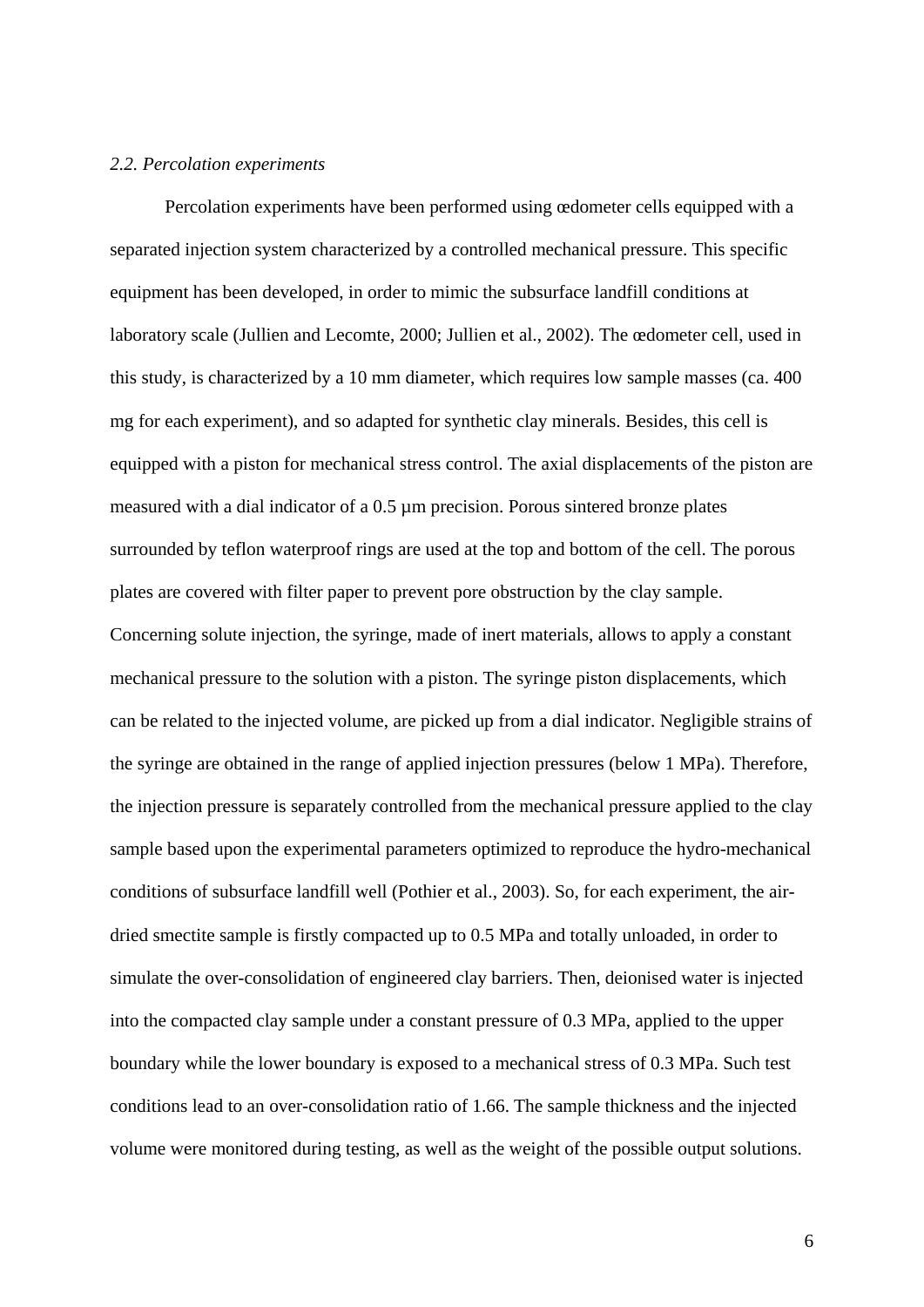At the end of each experiment, the clay sample was removed, and the final mass and thickness were measured.

#### *2.3. Hydration experiments*

#### *2.3.1. X-ray diffraction*

 Structural investigation of the clay minerals, as well as the study of the hydration properties, was carried out using X-ray diffraction (XRD) technique. XRD patterns were recorded using a Thermo Electron ARL'XTRA diffractometer equipped with a Cu anode and a Si(Li) solid detector. The vertical  $\theta$ : $\theta$  goniometer supports two Sollers slits. A VTI RH 200 relative humidity generator device coupled with an Anton Paar THC chamber allows to select variable environmental conditions. Experimental measurement parameters were 10 s counting time per 0.05° 2θ step. The divergence, the incident beam scatter, the diffracted beam scatter and the receiving slits are 1.0, 1.5, 0.45 and 0.30 mm, respectively. 30-60 mg of powder sample is necessary for XRD analysis. Data collection was performed at 303 K and 50% relative humidity (RH) after establishing an equilibrium period of 1 h prior to the measurement. Concerning hydration, the first step, at 5% RH, was obtained after an equilibrium period of 24 h before the pattern was recorded. Then the sample was gradually hydrated from 5 to 99% RH for 1 h of equilibrium period before measurement.

#### *2.3.2. Quasi-equilibrium water vapor adsorption-desorption*

 Water vapor adsorption-desorption measurements were carried out in a continuous gravimetric apparatus built around a Setaram MTB 10-8 symmetric microbalance with a precision of 1 μg (Cases et al., 1992). 43 mg of Na-MMT sample was outgassed overnight under vacuum (0.01 Pa) at 383 K before the measurement. The sample was exposed to water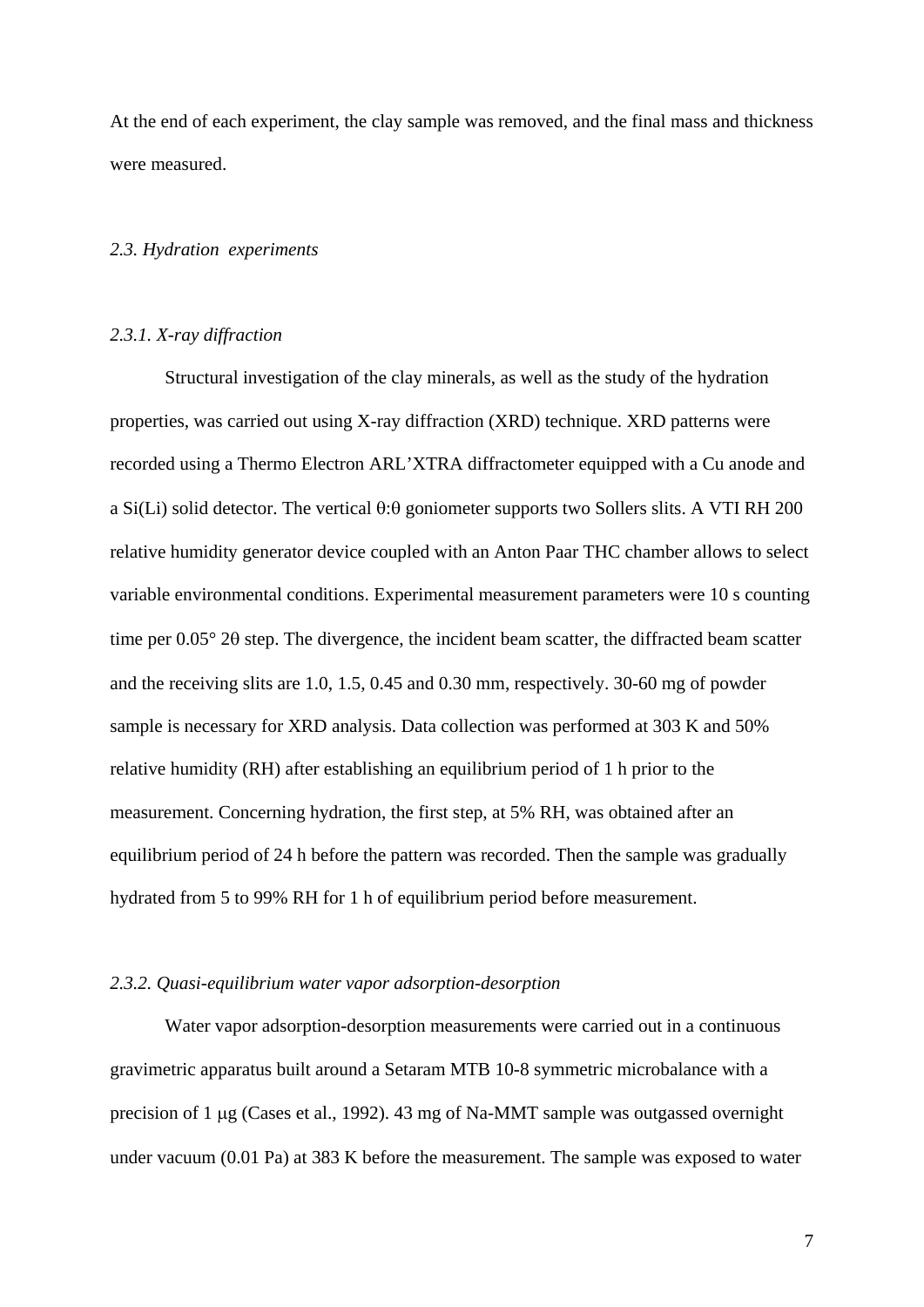vapor was supplied to the sample through an Edwards microleak valve, at a constant slow flow rate to maintain quasi-equilibrium conditions during the experiment. Water pressure is measured by a DRUCK 0-13333 Pa absolute pressure sensor. The adsorption-desorption isotherm, that is the plot of the mass of  $H_2O$  adsorbed or desorbed at 303 K versus pressure, was directly recorded on a computer. Experimental data were further analyzed using the BET equation. Specific surface areas were calculated referring to the two cross-sectional area values of the adsorbed water molecules,  $0.106$  and  $0.148$  nm<sup>2</sup>, corresponding to various packings of liquid water on mineral surfaces (Harkins and Jura, 1944; Cases et al., 1992).

#### *2.4. Complementary characterization*

#### *2.4.1. CEC measurements*

The Cation Exchange Capacity (CEC) values of Na-SWy2 and Na-MMT were measured using the copper complex method (Ammann et al., 2005), for which 100 mg of dry clay sample was suspended in 8 mL of 0.01 M copper triethylenetetramine ( $\left[Cu(trien)\right]^{2+}$ ) solution. The solution was shaken for 15 h and then centrifuged at 6000 rpm for 15 min. The Cu concentration of each supernatant was measured (i) by colorimetry using a Hitachi U-1100 spectrophotometer, at 577 nm, and also (ii) by atomic absorption spectrometry (AAS) using a Hitachi Z-8100 spectrophotometer.

#### *2.4.2. Specific surface area*

The specific surface areas of Na-SWy2 and Na-MMT, representing the complete unimolecular surface coverage of montmorillonite by ethylene glycol, were experimentally determined (Eltantawy and Arnold, 1974).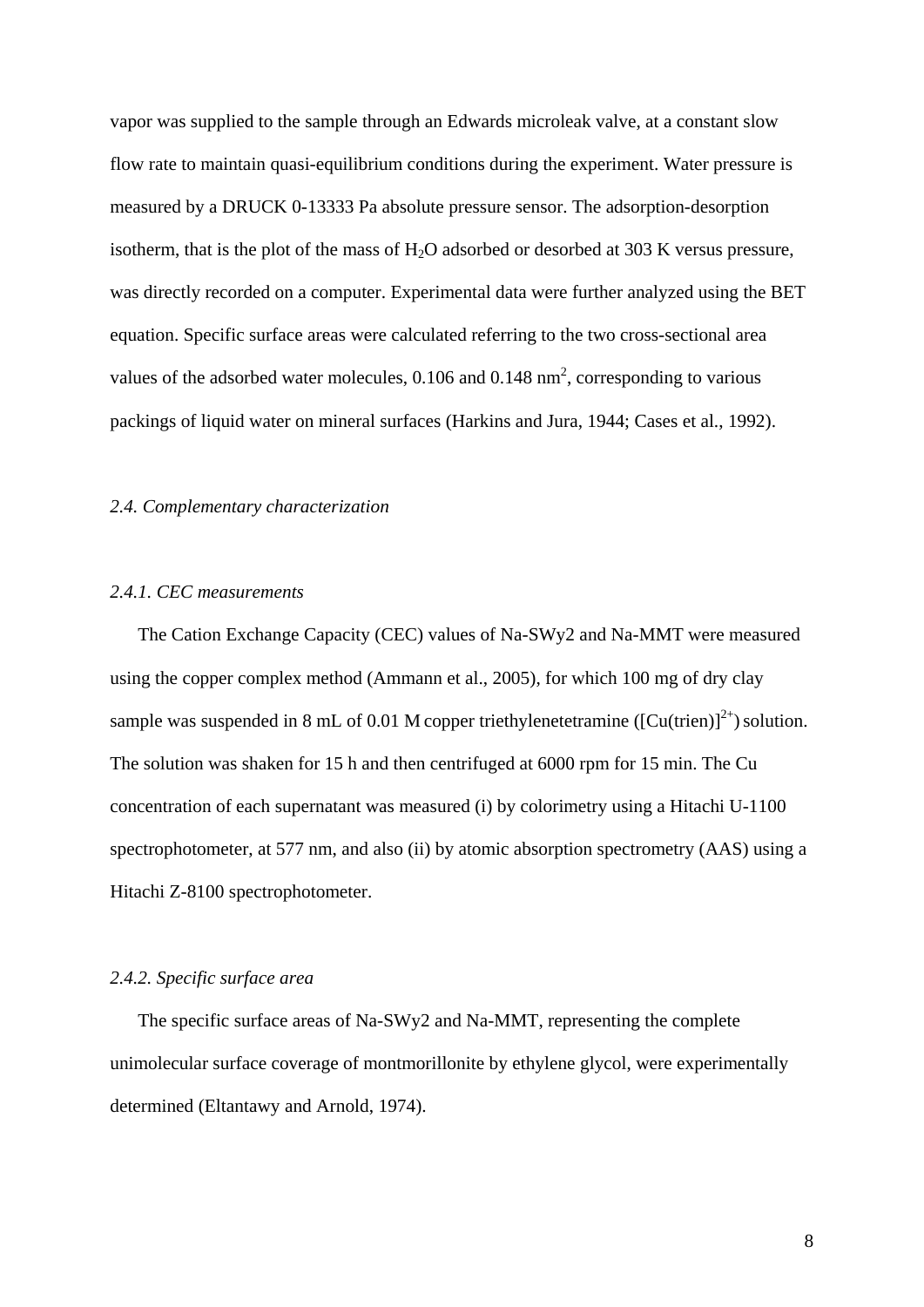#### *2.4.3. N2 adsorption*

The nitrogen adsorption-desorption volumetry at 77K was performed using a lab-built automatic apparatus described by Marrochi et al. (2005). 1 g of sample was outgassed at 383 K under a residual pressure of 0.01 Pa. Specific surface area was determined using the BET equation (Brunauer et al., 1938) based upon the cross-sectional area of nitrogen  $(0.163 \text{ nm}^2)$ at 77K (Sing et al., 1985). The presence of micropores in the sample was assessed using the tplot method (De Boer et al., 1966). Pore size distributions were calculated following the BJH method (Barrett et al., 1951).

#### *2.4.4. Ar adsorption*

High-resolution low-pressure argon adsorption was carried out on an automatic quasiequilibrium volumetric set-up (Michot et al., 1990, Villiéras et al., 1992, 1997a). 1 g of sample was outgassed overnight at 383 K under a residual pressure of  $10^{-4}$  Pa. After outgassing, a slow, constant and continuous flow of argon was introduced into the adsorption cell through a microleak. The adsorption isotherms were then derived from the recording of quasi-equilibrium pressures versus time. The data were then treated using the Derivative Isotherm Simulation (DIS) procedure designed by Villiéras et al. (1992, 1997a, 1997b) to examine the surface energetic heterogeneity of the Na-MMT sample. Having the large number of experimental data points acquired by the quasi-equilibrium technique, the experimental derivative of the adsorbed amount as a function of the logarithm of relative pressure could be calculated accurately. The total derivative adsorption isotherm on a heterogeneous surface is simulated by the sum of local theoretical derivative adsorption isotherms on heterogeneous surfaces (Michot and Villiéras, 2002; Tournassat et al., 2003; Perronnet et al., 2007).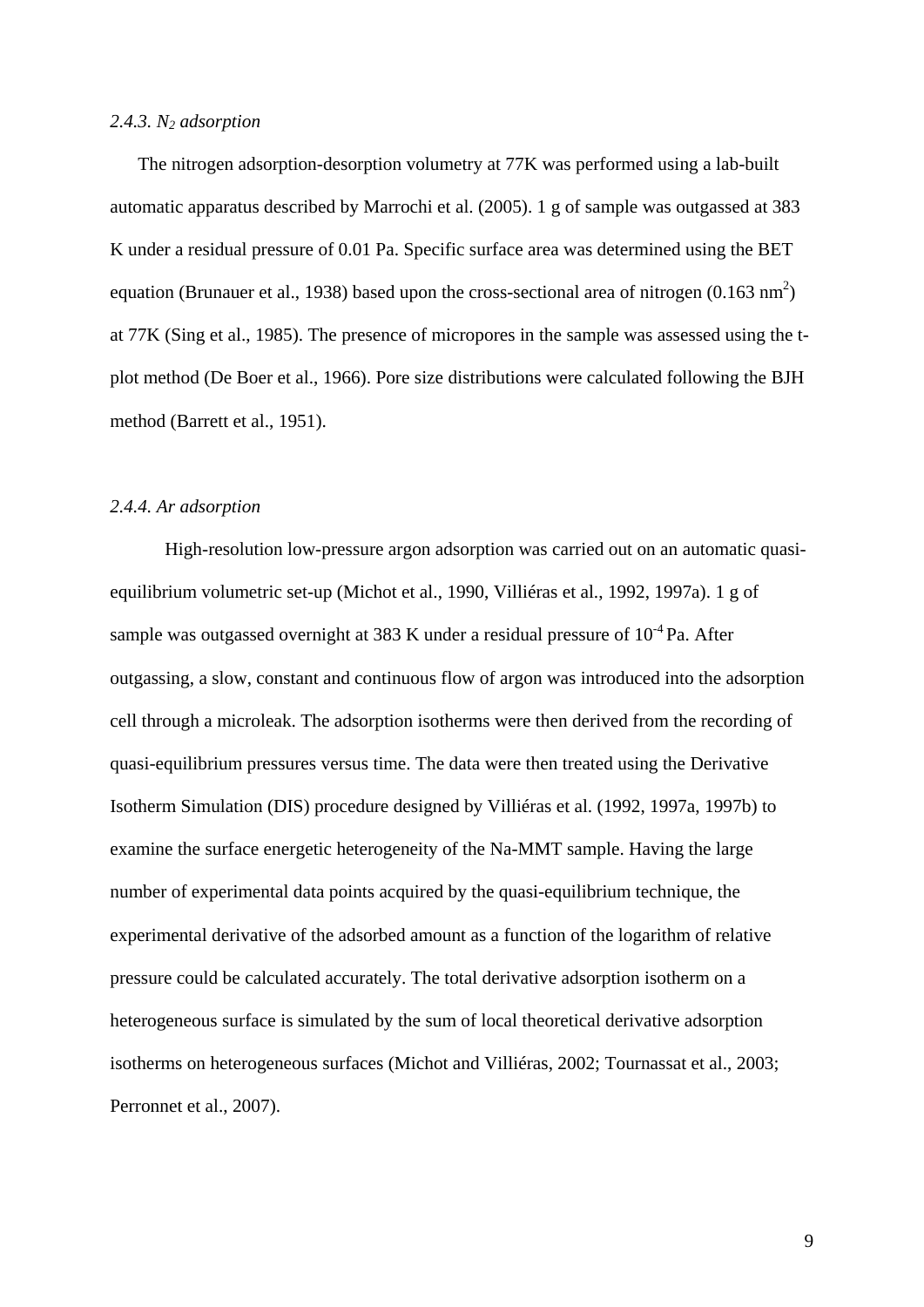#### **3. Results and discussion**

#### *3.1. Similar characteristics*

X-ray diffraction patterns revealed that smectite mineral is the only crystalline phase existing in Na-MMT sample (Fig. 1). This phase was clearly identified by (00*l*) reflections at 5.7° (1.55 nm), 17.4° (0.508 nm), 28.75° (0.31 nm), and (02.11), (20.13), (06.33) reflections with the maxima at 19.8° (0.448 nm), 35.3° (0.254 nm), 62.05° (0.149 nm), respectively. The position of the (06.33) reflection at 0.149 nm confirms the predominance of dioctahedral domains in the octahedral sheets of the synthetic Na-MMT smectite similar to the natural Na-SWy2 smectite. The (02.11), (20.13) reflections and the (002) and (004) reflections are also located at the same positions with those of Na-SWy2. Quartz and pyroxene were also identified in the Na-SWy2 sample. This natural bentonite still contains accessory phases despite the purification, while the synthetic Na-MMT smectite reserves the main advantage of being pure. Besides, the synthesis of montmorillonite is reproducible since ten syntheses of Na-MMT samples have been successfully performed.

As expected, the Na-SWy2 sample develops a high exchange capacity of 85 meq/100g (Table 1) in agreement with the previous value obtained by Duc et al. (2006). The CEC value of the synthetic Na-MMT sample which is 83 meq/100g also confirms the high potential of exchange capacity.

The synthesized product, called Na-MMT, has the theoretical structural formulae:  $Na<sub>0.66</sub>(Al<sub>3.34</sub>Mg<sub>0.66</sub>)(Si<sub>8</sub>)O<sub>20</sub>(OH)<sub>4</sub>.nH<sub>2</sub>O. The chemical analysis using ICP-OES coupled with$ electron microprobe analyses reveals that the charge deficit is mainly located in the octahedral sheets (Table 1), as previously shown by Lantenois et al. (2008b) for a similar synthetic smectite represented by  $SM<sub>0.33</sub>$ -1200. However, the structural formula of the  $SM<sub>0.33</sub>$ -1200 sample which was derived by Lantenois et al. (2008b) as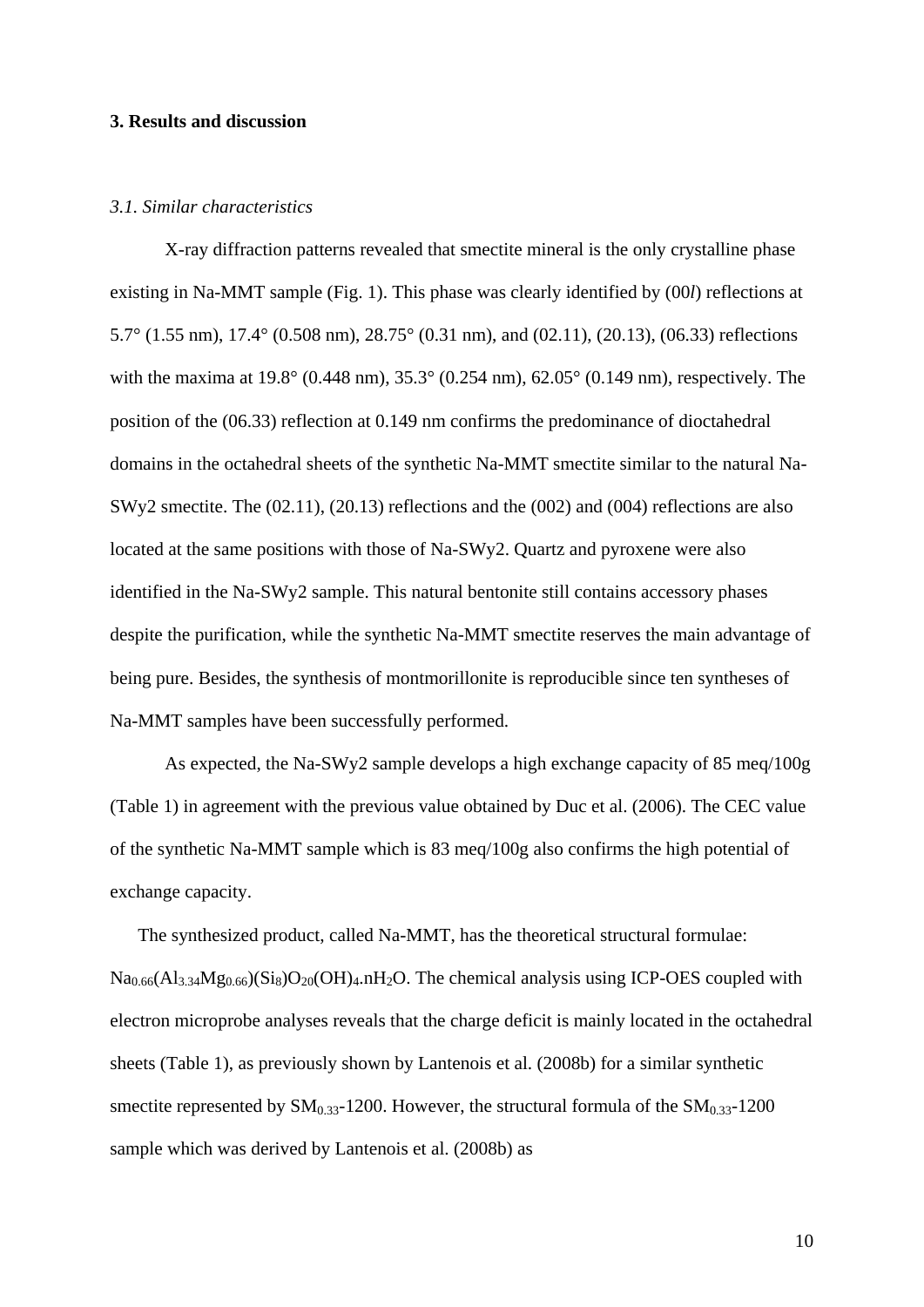$Na<sub>0.68</sub>(Al<sub>3.32</sub>Mg<sub>0.72</sub>)(Si<sub>7.94</sub>Al<sub>0.06</sub>)O<sub>20</sub>(OH)<sub>4</sub> highlights the non-equilibrium between the$ interlayer charge (0.68 per unit cell) and the total charge deficit  $(0.72 + 0.06 = 0.78)$ . Thus, it may be deduced from these data that  $Na<sup>+</sup>$  is not the only cation involved in the interlayer charge. To elaborate this, all the constituent elements (Na, Al, Mg, Si) of the synthetic Na-MMT sample were measured in the supernatant by AAS after the exchange of Na-MMT with the copper complex for the CEC determination. Magnesium may have been located in the interlayer spacing of the mineral since a minor fraction of this element is exchangeable. This allowed us to accurately calculate the structural formulae of Na-MMT as

 $(Na_{0.68}Mg_{0.03})(Al_{3.35}Mg_{0.65})(Si_{7.91}Al_{0.09})O_{20}(OH)_{4}.$ 

The specific surface area measured by the adsorption of ethylene glycol represents the total surface area of individual sheets of the clay sample. The ethylene glycol specific surface areas of the synthetic Na-MMT and the natural Na-SWy2 montmorillonites are close to each other (Table 1) and are in agreement with expected values of swollen clay minerals changing in the range of 700-800 m<sup>2</sup>/g (Helmy et al., 1999). The specific surface area (S) can be estimated by assuming a perfect crystal structure and ignoring the layer thickness via the equation:

$$
S=(N_a\;.\;a\;.\;b\;.\;2.10^{20})\;/\;M
$$

where  $N_a$  is the Avogadro number, a and b are the unit cell parameters and M is the molar mass of the clay mineral per unit cell. The calculation results in the specific surface areas of 756.7 and 750.2  $m^2/g$  for Na-MMT that contains smectite particles only and Na-SWy2, respectively, which are in parallel with the experimental ones (Table 1).

#### *3.2. Hydraulic conductivity*

 The permanent hydro-mechanical regime is defined by the leachate production and strain equilibrium (Jullien et al., 2002). The solute intake shown as a function of time in Fig. 2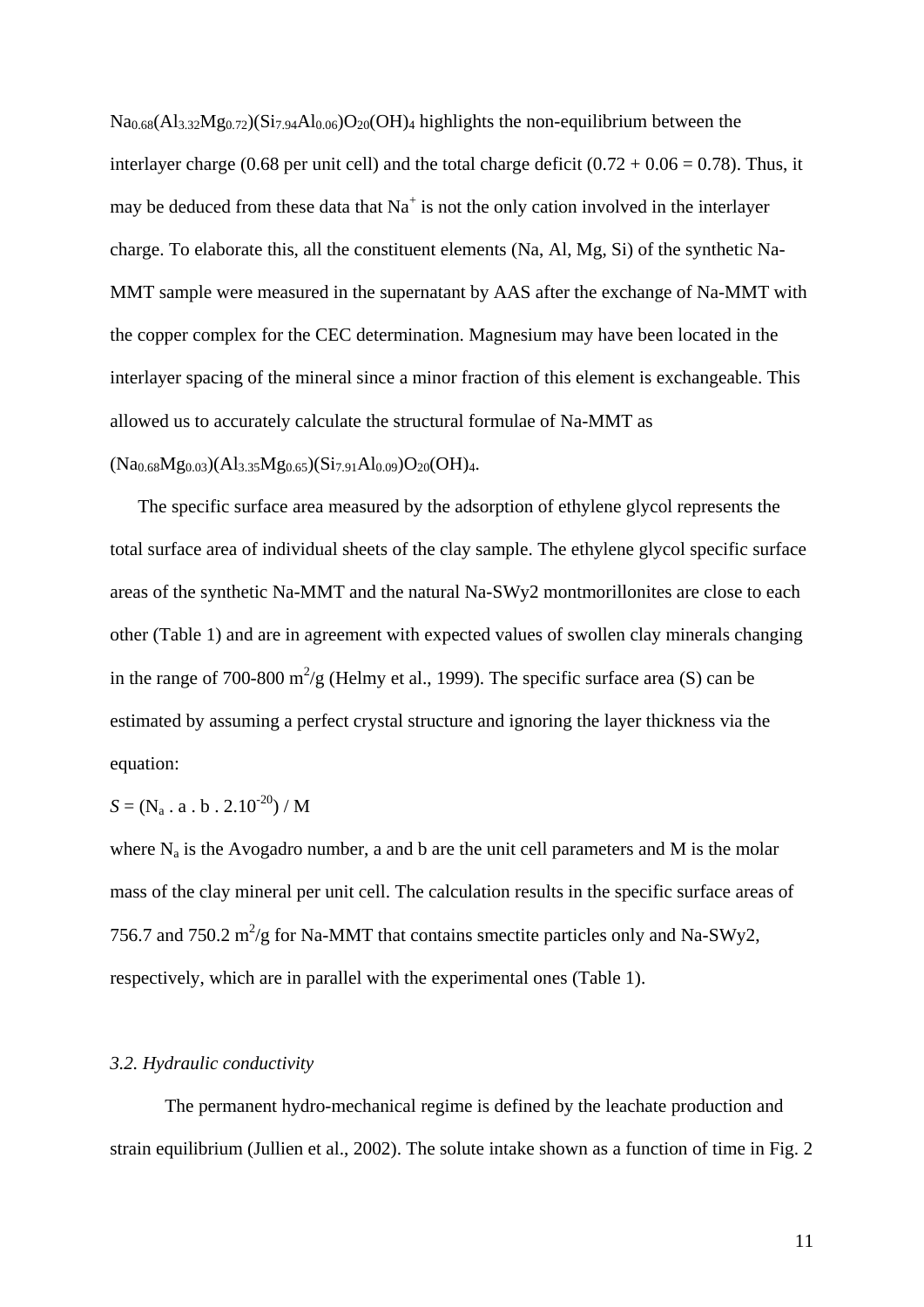displays a constant flow for both experiments after about 50 h, which landmarks the end of the transient hydraulic state. The hydraulic conductivity, k, was then calculated from the Darcy's law, using the expression elaborated for a saturated medium (Domenico and Schwartz, 1990):  $k = Q / i S$ , where Q is the measured volumetric flow rate  $(m<sup>3</sup>/s)$  at the steady state, i is the hydraulic gradient and S is the cross-sectional area of the œdometer  $(m^2)$ . The hydraulic conductivity k of the compacted synthetic Na-MMT smectite percolated with water (3.8  $10^{-12}$  m/s) is slightly higher than the value obtained for the natural Na-SWy2 smectite (0.9 10<sup>-12</sup> m/s). These results are in the same magnitude with the permeability (k = 1.1  $10^{-12}$  m/s) of Fo-Ca, a bentonite sample compacted and soaked with water under the same conditions (Jullien et al., 2002).

#### *3.3. Hydration properties*

#### *3.3. 1. Macroscopic swelling*

The axial swelling strain,  $\varepsilon_1$ , deduced from the measured axial displacements of the piston, is illustrated as a function of time for both percolation experiments with water (Fig. 3). For Na-SWy2, the mechanical permanent regime, corresponding to the asymptotic  $\varepsilon_1$  value, is obtained after 10 days of percolation. The natural Na-SWy2 sample shows a high swelling strain at equilibrium with a value of 37%, whereas the Na-MMT synthetic smectite sample has a very low macroscopic swelling strain, around 1%. Moreover, we have tested the swelling ability of both Na-MMT and Na-SWy2, without any mechanical constraint. For this purpose, 200 mg of powdered clay sample was gradually added to 10 mL of deionised water in a cylinder and the swelling was recorded after 24 h of contact time. In the presence of water, the natural Na-SWy2 smectite was transformed into a gelling phase and swollen with a volume gain of 8.5 mL, whereas the synthetic Na-MMT sample remained unchanged.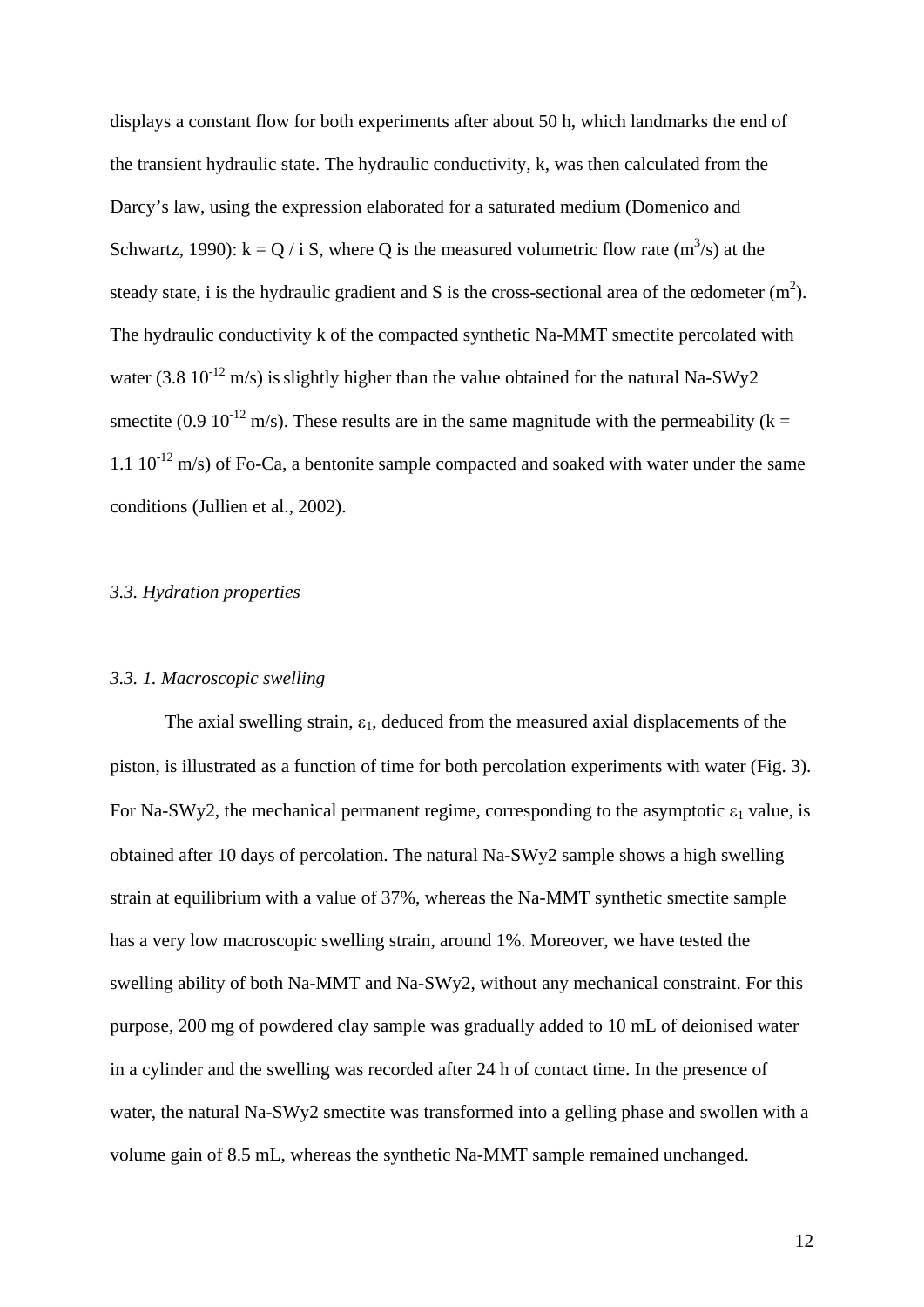#### *3.3.2. Crystalline swelling*

X-ray diffraction technique has been used to determine the mineralogy of both Na-MMT and Na-SWy2 samples, as well as to quantify the crystalline swelling by measuring the  $d(001)$  basal spacing. Under the same conditions of adsorption (T=303 K and P/P<sub>0</sub>=0.5), the (001) reflection came at 1.21 nm for Na-SWy2, but shifted at 1.55 nm for Na-MMT (Fig. 1), revealing that the synthetic Na-MMT smectite has a higher hydration state (double water layer) than the natural Na-SWy2 smectite (single water layer). The variation of the d(001) basal spacing as a function of the relative water partial pressure is presented in Fig. 4. At the lowest pressure ( $P/P_0$ =0.05), the basal distance of Na-MMT reaches 1.1 nm which is higher than a dry situation of 1.0 nm implying that the crystalline swelling has already begun with a partial intercalation of the first water layer. Similar trends were followed by the natural Na-SWy2 and the synthetic Na-MMT samples up to a pressure of 0.44 in the presence of single water layer. At 0.53, Na-SWy2 still retains single water layer, whereas the XRD pattern of Na-MMT reveals two distinct reflections at 1.3 and 1.5 nm, corresponding to the coexistence of particles associated with single and double water layers. The same feature is obtained at the highest water pressure ( $P/P_0$ =0.98), where the appearance of a new reflection at 1.9 nm points out that the crystalline swelling of Na-MMT has reached three water layers whereas the Na-SWy2 particles only contain two water layers in the interlayer spacing. Na-MMT hydrates more than Na-SWy2 at lower water partial pressures. Whatever the relative humidity is, the (001) reflection of Na-MMT is always finer than Na-SWy2, as clearly shown on Fig. 1 for  $P/P_0$  equal to 0.5, or on Fig. 4 at 0.65 where the (001) distance at 1.35 nm for Na-SWy2 in fact corresponds to an average value between single and double water layer species. These results outline that the synthetic particles have a better organization than the natural ones.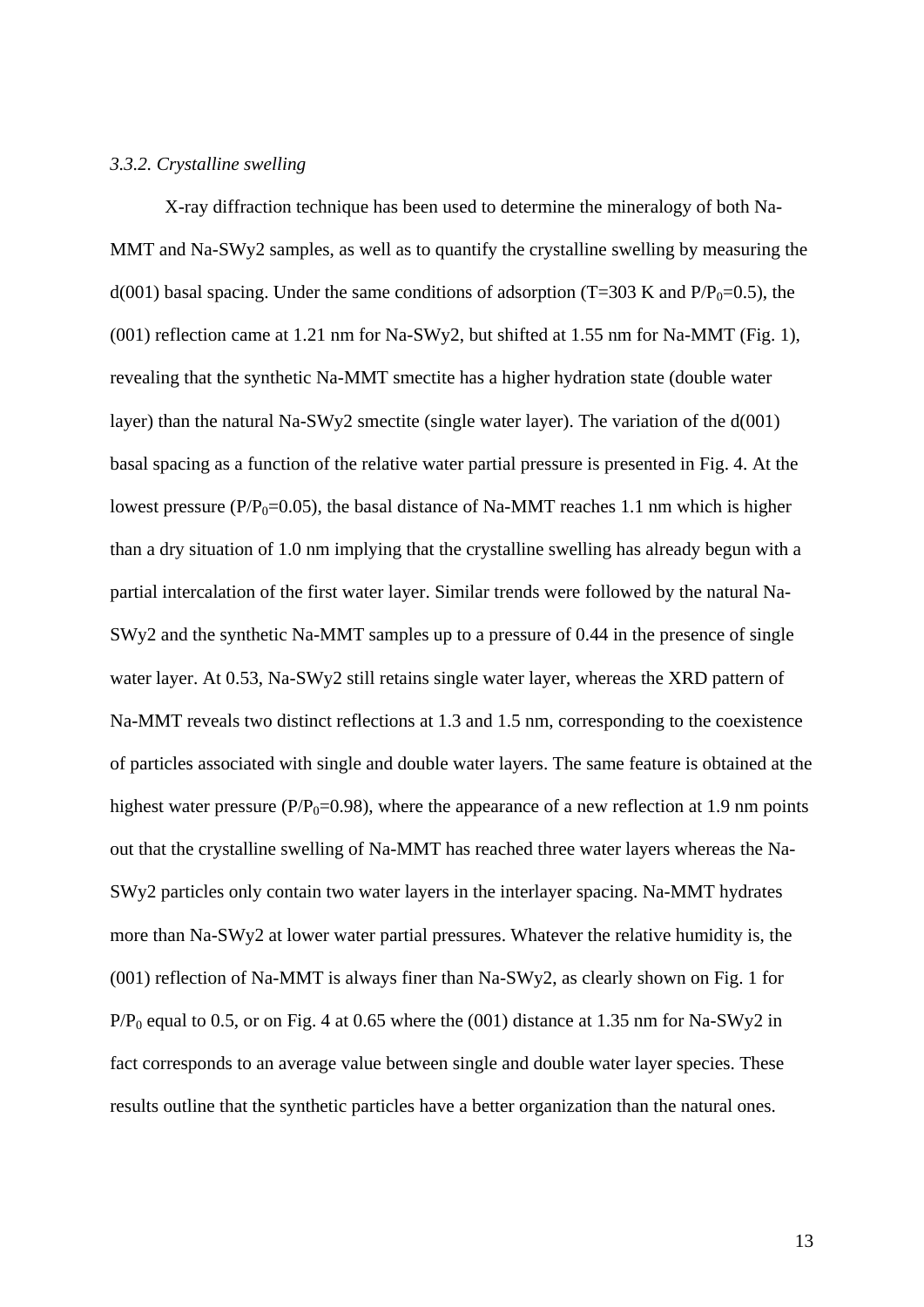Water sorption isotherms for the synthetic Na-MMT montmorillonite (Fig. 5) display irregular shapes characteristic of swelling material which suggest complex water adsorption mechanisms (Cases et al., 1992). More precisely, the sorption isotherms of Na-MMT exemplify those typical for Na-exchanged montmorillonites (Cases et al., 1992; Bérend et al., 1995). At relatively low pressures ( $P/P_0<0.2$ ), adsorption of water occurs only on external surfaces which is followed by a sharp increase at  $P/P_0 > 0.25$ , the behaviour ascribed to the adsorption of water molecules in the interlamellar spacing. The application of the BET equation using a water cross-sectional area of 0.148  $nm<sup>2</sup>$  yields an energetic constant of the BET theory equal to 14 and a total specific surface area of 149  $m^2/g$  which is significantly higher than the value (106 m<sup>2</sup>/g) obtained for Na-SWy2. Therefore the synthetic Na-MMT particles, owing to a greater external surface area, become accessible by more water molecules during the adsorption.

#### *3.4. Geometric and energetic surface properties*

#### *3.4.1. Nitrogen adsorption-desorption at 77 K*

Nitrogen adsorption-desorption experiments are used to obtain further information on the specific surface area of dried particles, resulting of the stacking of several individual sheets, and also on pore size distribution of the synthetic Na-MMT sample. Adsorptiondesorption curves of Na-MMT and Na-SWy2 (Fig. 6) reveal the classical features observed for swelling clay minerals having both microporosity and mesoporosity (Michot and Villiéras, 2002; Neaman et al., 2003; Marrochi et al., 2005; Perronnet et al., 2007). The adsorption isotherms of Na-MMT and Na-SWy2 are of type II with a hysteresis loop, originating from the capillary condensation of liquid nitrogen in mesopores (Sing et al., 1985). The low pressure region ( $P/P_0 < 0.42$ ) represents to the filling of micropores, the completion of the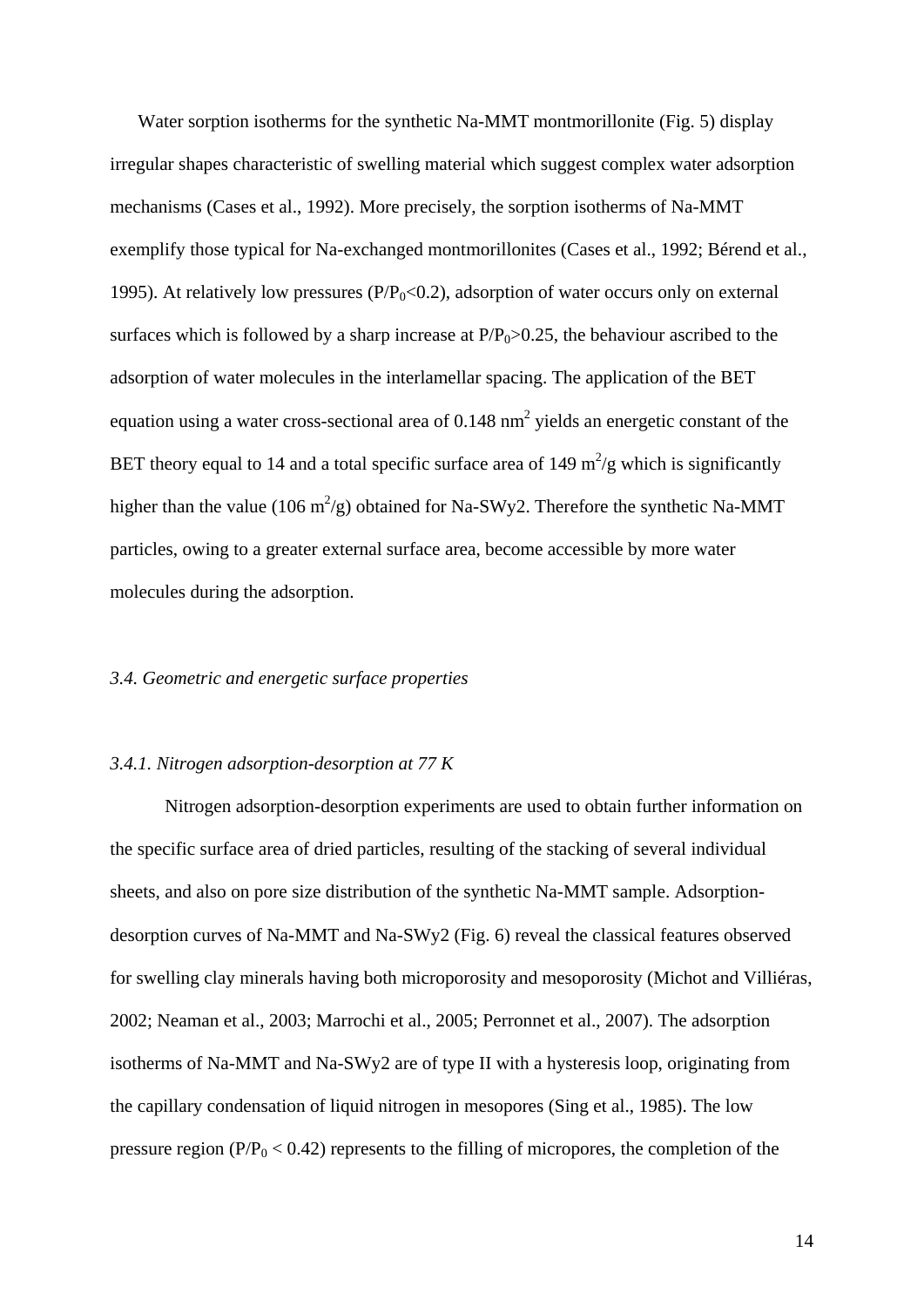first monolayer on external particle faces which is followed by the multilayer adsorption. In the relatively high pressure region ( $P/P_0 > 0.42$ ), the shape of the hysteresis loop corresponding to the filling of the mesoporosity is typical of type H3 with any limiting adsorption taking place at high  $P/P_0$ , which has been observed with aggregates of plate-like particles giving rise to slit-shaped pores (Sing et al., 1985). Moreover, the vertical closure of the hysteresis loop around 0.44 in  $P/P<sub>0</sub>$  is generally observed for such materials as a typical feature of closed mesoporosity inside clay aggregates (Neaman et al., 2003). The adsorptiondesorption isotherms of Na-MMT demonstrate a very important hysteresis loop ( $P/P_0 > 0.7$ ), which points out a well-calibrated mesoporosity. The BET and t-plot calculations applied to the nitrogen adsorption isotherm of Na-MMT give a total specific area of 87.1 and 92.8  $m^2/g$ , respectively; which are twice higher than those of Na-SWy2 (Table 2). BET specific surface areas are slightly smaller than those derived from t-plot calculation, which is in agreement with the fact that both samples are slightly microporous. The specific surface areas of micropores are equivalent in both cases, with the values of 17 and 21  $\text{m}^2/\text{g}$ , respectively, which show that the microporosity is not quantitatively important in comparison to activated carbon or zeolites. However, Na-MMT is characterized by a higher mesoporosity, as this synthetic smectite develops an external specific surface area three times higher than the natural Na-SWy2 smectite. To confirm this proposal, pore size distributions (PSD) were calculated according to the BJH method by applying the parallel pore model (Barrett et al., 1951) for Na-MMT and Na-SWy2 (Fig. 7). Calculated PSD from the adsorption and desorption parts, which correspond to true and access PSD values, respectively (Neaman et al., 2003) signify that pore access is linked to mesopores smaller than 2.6 nm in both cases, but the synthetic Na-MMT sample includes an additional access size around 5.1 nm. This difference may be explained by referring to the mesoporosity. Indeed, particle arrangement and PSD of swelling clay minerals depend on sample preparation, such as dehydration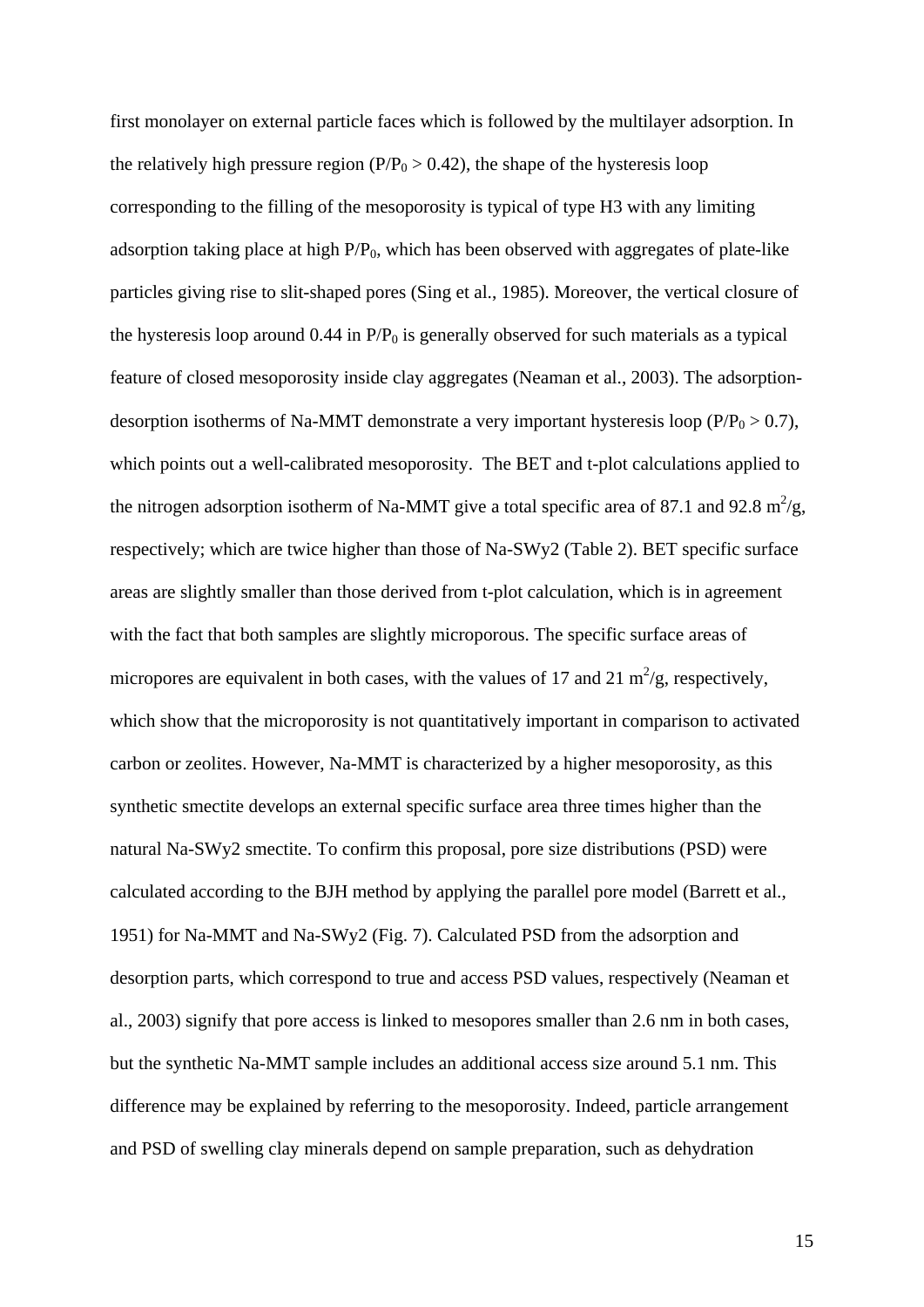conditions (Michot and Villiéras, 2002). The pore size distribution of the synthetic Na-MMT montmorillonite is found to be similar to the previously obtained result for the natural Prassa smectite (Perronnet et al., 2007).

When the specific surface area is known, the mean number of layers (n) contained by a clay particle may be determined by the following equation (Cases et al., 1992):

$$
S(m^2/g) = 801.3/n + 5.13
$$

In dry condition, the particles of the synthetic Na-MMT smectite are made up of 9 to 10 layers, which is less than the average number of 20 layers found for the natural Na-SWy2 smectite. Our results are in agreement with those of Lantenois et al. (2007) who have also obtained 9 layers constituting a particle of a synthetic montmorillonite by using X-ray data and the Scherrer equation (Moore and Reynolds, 1997).

#### *3.4.2. Low-pressure argon adsorption at 77 K*

The experimental argon derivative isotherm of Na-MMT is displayed in Fig. 8, together with the four local isotherms, using the DIS procedure. Fitting parameters are given in Table3. The curves of the synthetic Na-MMT smectite resemble classical adsorption energy distributions of natural phyllosilicates (Villiéras et al., 1992, 1997a, 1997b; Bardot et al., 1998; Michot & Villiéras, 2002; Tournassat et al., 2003; Perronnet et al., 2007), with a main peak located at -4.11 (domain 2), assigned to the adsorption on basal surfaces, and a shoulder centred at -7.05 (domain 3), corresponding to the adsorption on lateral (or edge) surfaces. As classically obtained with argon measurements, the broad high-energy peak centred at -10.66 (domain 4), is also assigned to edge surfaces of the particles, whereas the low-energy contribution located at -2.27 (domain 1) is due to the adsorption on basal surfaces. The same DIS procedure applied on experimental Ar low-pressure adsorption was used for the Na-SWy2 sample (Fig. 8b), whose adjusted parameters are presented in Table 3, as well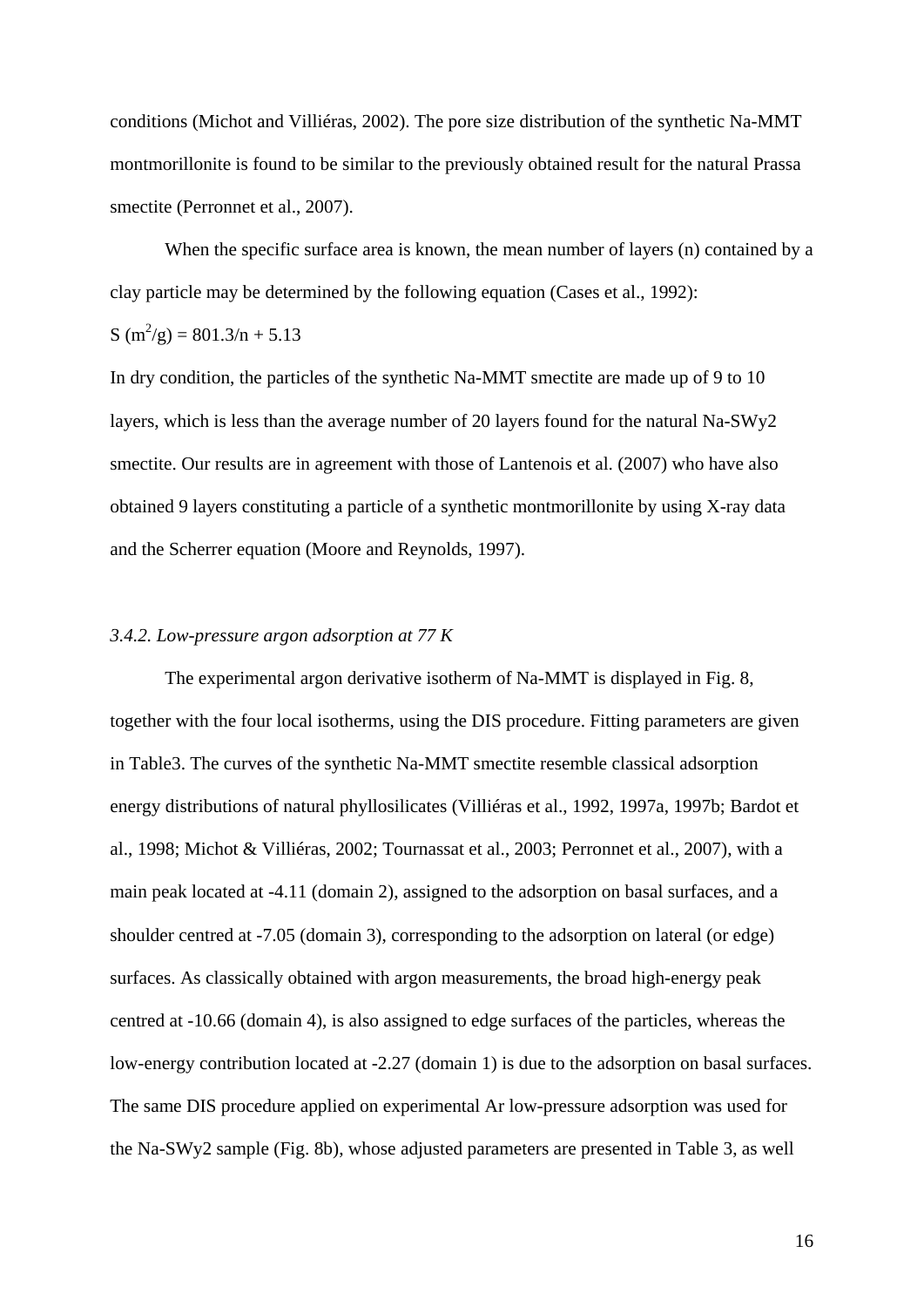as those previously obtained for other natural Na-exchanged smectites, MX-80 (Tournassat et al., 2003) and Prassa (Perronnet et al., 2007), respectively. Five local isotherms are necessary to model the experimental curves of Prassa with the presence of a higher energy adsorption site on edge faces (domain 5) at -12.80. The peak positions corresponding to domains 1 and 2 (basal faces) are quite lower for the synthetic Na-MMT montmorillonite in comparison with the natural samples. However, the situation is different for edge faces as adsorption energy for domain 4 increases in the order: Na-SWy2 < Prassa < MX-80 < Na-MMT. These high-energy adsorption sites of the less important domain 4 (and also of 5 for Prassa) could be attributed to chemical variability or non-uniform morphology such as local defects, corners or ridges of particle surfaces (Perronnet et al., 2007). As the two low-energy peaks (domains 1 and 2) are assigned to the adsorption on basal faces, and the three high-energy peaks (domains 3, 4 and 5) to the adsorption on edge faces, the basal and lateral surface areas can be calculated separately (Table 4). The proportion of lateral surface is similar for Na-MMT, MX-80, and Prassa, with the total surface area values of 26.5%, 24.2%, and 27%, respectively, whereas Na-SWy2 is completely different with a majority of edge faces (54%). Moreover, it may be pointed out that the synthetic Na-MMT smectite is characterized by basal and edge surface areas very close to those obtained for Prassa previously. In order to have more information on the geometric properties, mean characteristic length (l) and thickness (t) of the particles have been calculated from basal and lateral surface areas by assuming a simple square base, as proposed by Tournassat et al. (2003):

 $l = 4 / \rho$ . S<sub>l</sub> and  $t = 2 / \rho$ . S<sub>b</sub>,

where  $\rho$  is the density (2.7 g/cm<sup>3</sup>) and  $S_1$  and  $S_b$ , are the lateral and basal surface areas, respectively. Calculations give a length of 65 and 58 nm for Na-MMT and Na-SWy2, respectively, but the thickness increases from 12 to 34 nm for these samples (Table 4). The smaller thickness of Na-MMT particles is likely to be responsible partly for the greater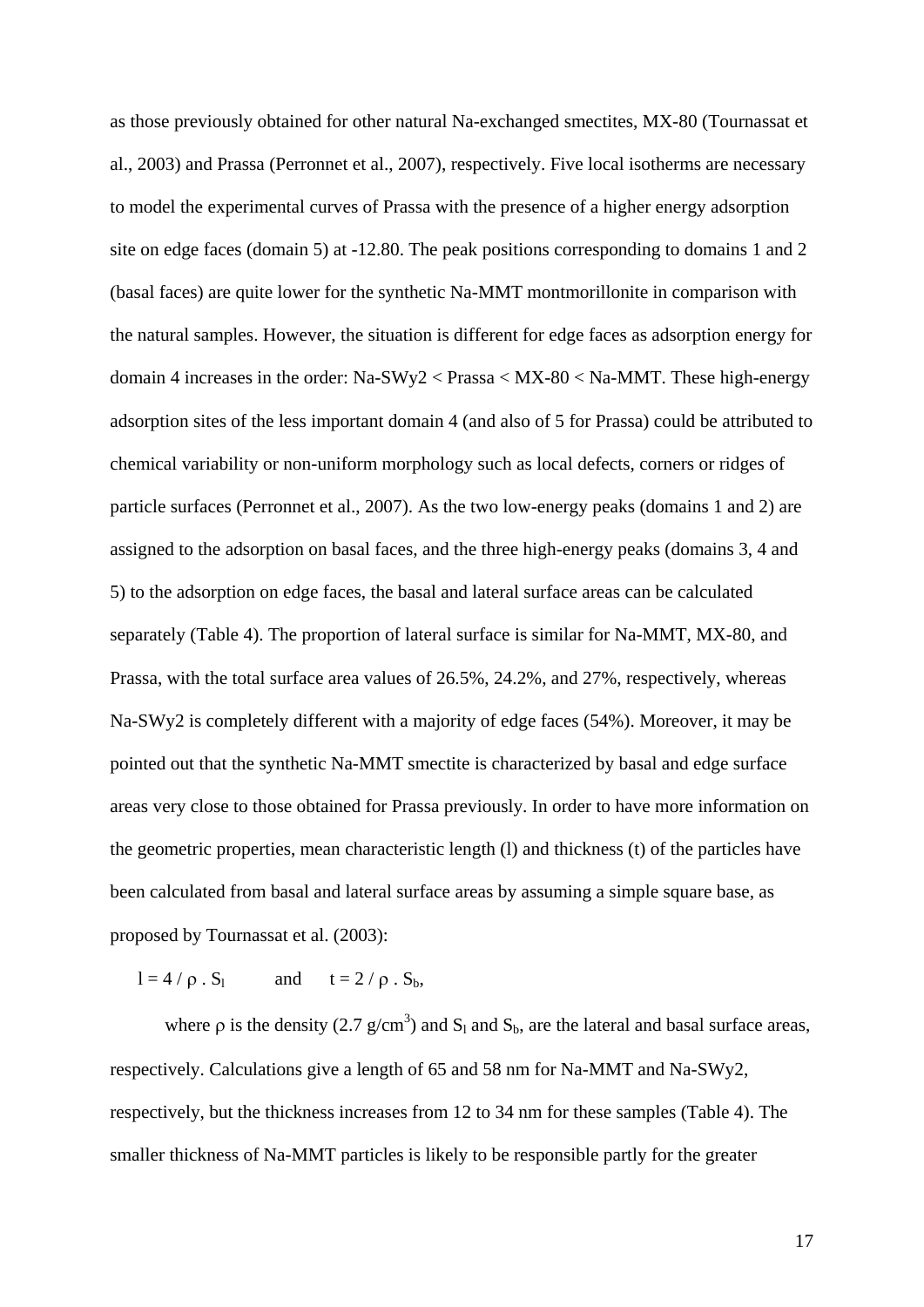mesoporosity of this sample as derived from nitrogen adsorption/desorption experiments. Taken into account the theoretical thickness of one dry smectite unit layer (0.95 nm), the average number of 2:1 layers per stack under dry condition is around 12-13 for Na-MMT, which is almost in the same order with Prassa (11 layers), but much lower than those of MX-80 and Na-SWy2 (29 and 36 layers per particle, respectively) (Table 4). The present results highlight textural similarities between Na-MMT and the Prassa smectite, resulting from the low-temperature alteration of a rhyolitic rock in Greece (Christidis, 2001). The latter clay mineral appears to be a better natural clay analogue for the synthetic Na-MMT montmorillonite than the Wyoming Na-SWy2 smectite which is a classical model used in the literature.

#### **Conclusions**

The hydrothermal synthesis of a pure dioctahedral smectite was performed successfully. The synthetic Na-MMT montmorillonite exhibits similar high cation exchange capacity and total ethylene glycol specific surface area which are comparable to the natural Na-exchanged Wyoming smectite. The synthetic montmorillonite is characterized by a better crystalline swelling but no macroscopic swelling is observed when exposed to water. The hydro-mechanical properties of smectites, such as hydraulic conductivity and macroscopic swelling, measured at a macroscopic scale, are obviously linked to the multi-scale organization of porosity and also to the geometric and energetic properties of surface particles. The interlayer position of some magnesium cations could contribute to the nonmacroscopic swelling of the synthetic Na-MMT montmorillonite, by preventing from the delamination of layers in the presence of water. However, the interlayer space of Na-MMT is mainly occupied by sodium cations, which may prevail for the swelling behaviour against magnesium. The particles of the synthetic Na-MMT smectite do not have sufficient length in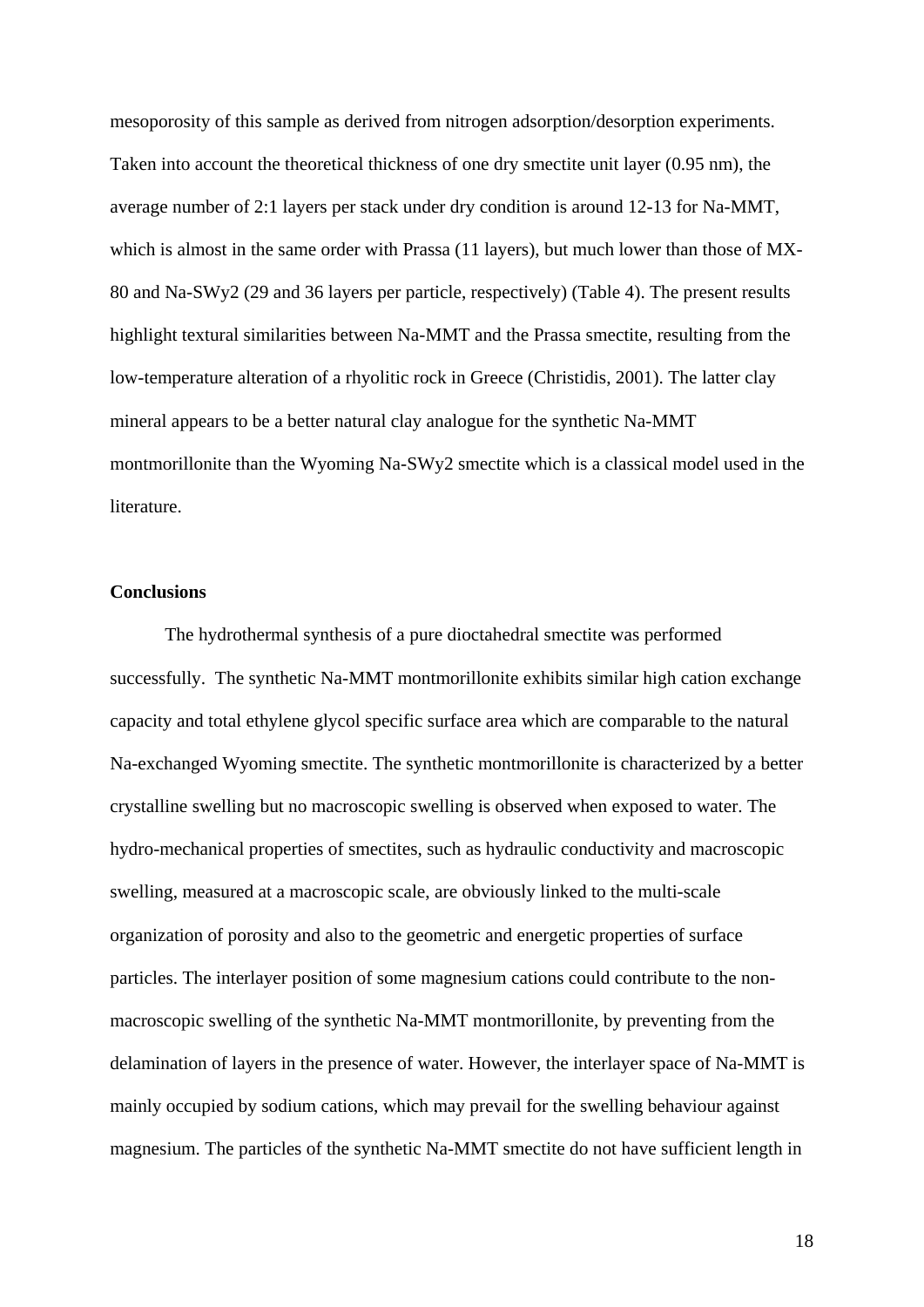contrast to the natural Na-SWy2 sample, in order to obtain a gel phase, and textural anisotropy has to be taken into account to reach the sol/gel transition. Our future work will focus on the investigation of the dependence of macroscopic swelling and sol/gel transition on particle size and exfoliation which will mainly be searched through laser granulometry and transmission electron microscopy.

#### **Acknowledgments**

The authors are grateful to Patrick Lecomte for the conception of the œdometer cell and Fabien Veillon for the technical assistance. The Editor and two anonymous reviewers are gratefully acknowledged for their useful comments and suggestions on the paper. The authors express their gratitudes to the French National Agency for Research (ANR) for the financial support. This publication is a contribution to the ANR-07-JCJC-0013-01 (Metalclay) project allocated to L. Le Forestier.

#### **References**

- Ammann, L., Bergaya, F., Lagaly, G., 2005. Determination of the cation exchange capacity of clays with copper complexes revisited. Clay Minerals 40, 441-453.
- Bardot, F., Villiéras, F., Michot, L.J., François, M., Gérard, G., Cases, J.M., 1998. High resolution gas adsorption study on illites permuted with various cations: assessment of surface energetic properties. Journal of Dispersion Science and Technology 19, 739- 759.
- Barrett, E.P., Joyner, L.G., Halenda, P.H., 1951. The determination of pore volume and area distributions in porous substances. I. Computations from nitrogen isotherms. Journal of the American Chemical Society 73, 373-380.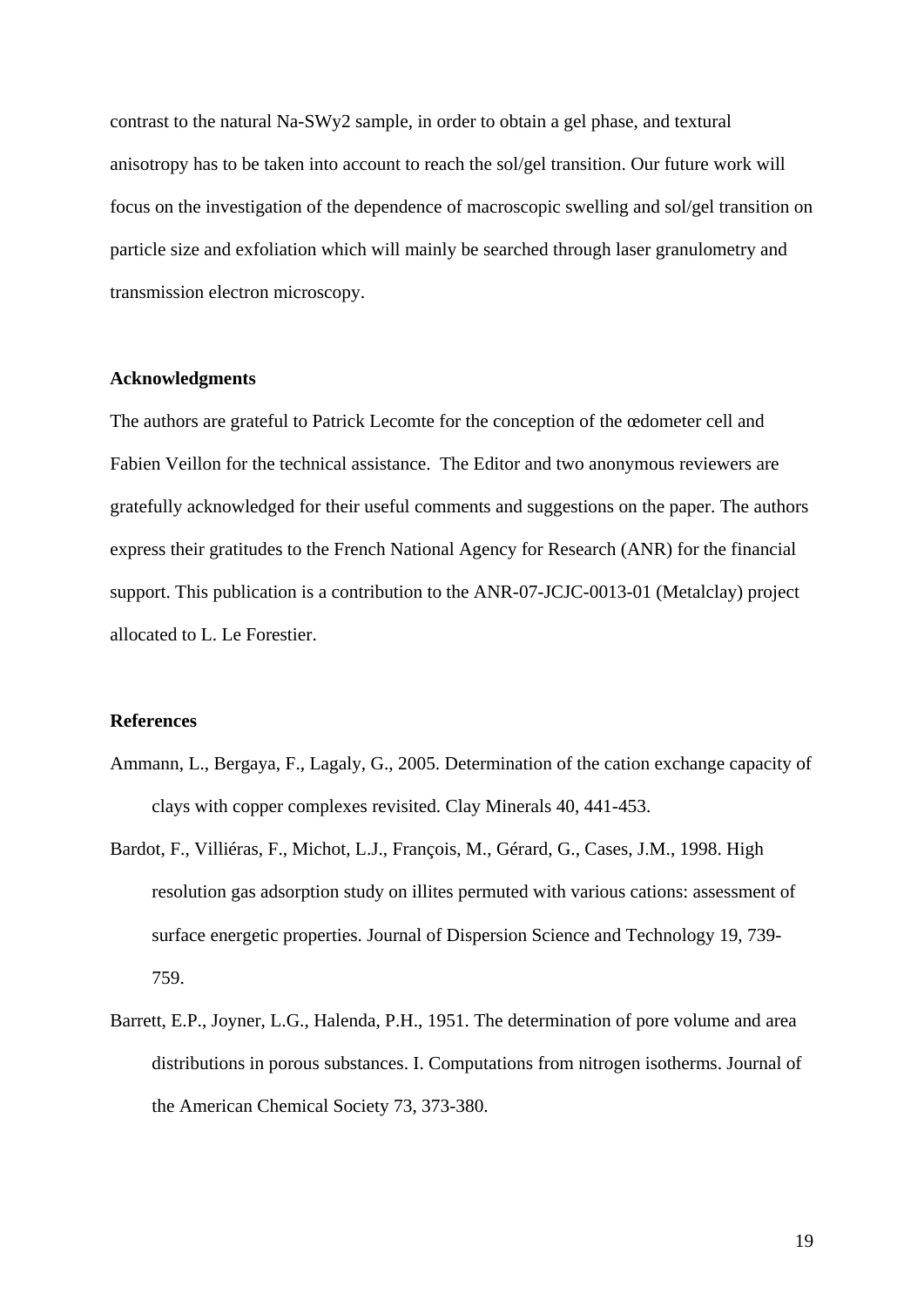- Bérend, I., Cases, J.M., François, M., Uriot, J.P., Michot, L.J., Masion, A., Thomas, F., 1995. Mechanism of adsorption and desorption of water vapour by homoionic montmorillonites: 2. The  $Li^+$ ,  $Na^+$ ,  $K^+$ ,  $Rb^+$ , and  $Cs^+$ -exchanged forms. Clays and Clay Minerals 43, 3, 324-336.
- Brunauer, S., Emmet, P.H., Teller, E., 1938. Adsorption of gases in multimolecular layers. Journal of the American Chemical Society 60, 309-319.
- Caglar, B., Afsin, B., Tabak, A., Eren, E., 2009. Characterization of the cation-exchanged bentonites by XRPD, ATR, DTA/TG analyses and BET measurement. Chemical Engineering Journal 149, 242-248.
- Carrado, K.A., Thiyagarajan, P., Song, K., 1997. A study of organo-hectorite clay crystallization. Clay Minerals 32, 29-40.
- Cases, J.M., Berend, I., Besson, G., François, M., Uriot, J.P., Poirier, J.E., 1992. Mechanism of adsorption and desorption of water vapor by homoionic montmorillonite: 1. The sodium-exchanged form. Langmuir 8, 2730-2739.
- Chipera, S.J., Bish, D.L., 2001. Baselines studies of the clay minerals society source clays: Powder X-ray diffraction analyses. Clays and Clay Minerals 49, 398-409.
- Christidis, G., 2001. Formation and growth of smectites in bentonites: a case study from Kimolos Island, Aegean, Greece. Clays and Clay Minerals 49, 204-215.
- De Boer, J.H., Lippens, B.C., Linsen, B.G., Broekhoff, J.C.P., Van Den Heuvel, A., Osinga, T.J., 1966. The t-curve of multimolecular  $N_2$  adsorption. Journal of Colloid and Interface Science 21, 405-414.
- Decarreau, A., Petit, S., Martin, F., Farges, F., Vieillard, P., Joussein, E., 2008. Hydrothermal synthesis, between 75 and 150°C, of high-charge, ferric nontronites. Clays and Clay Minerals 56, 322-337.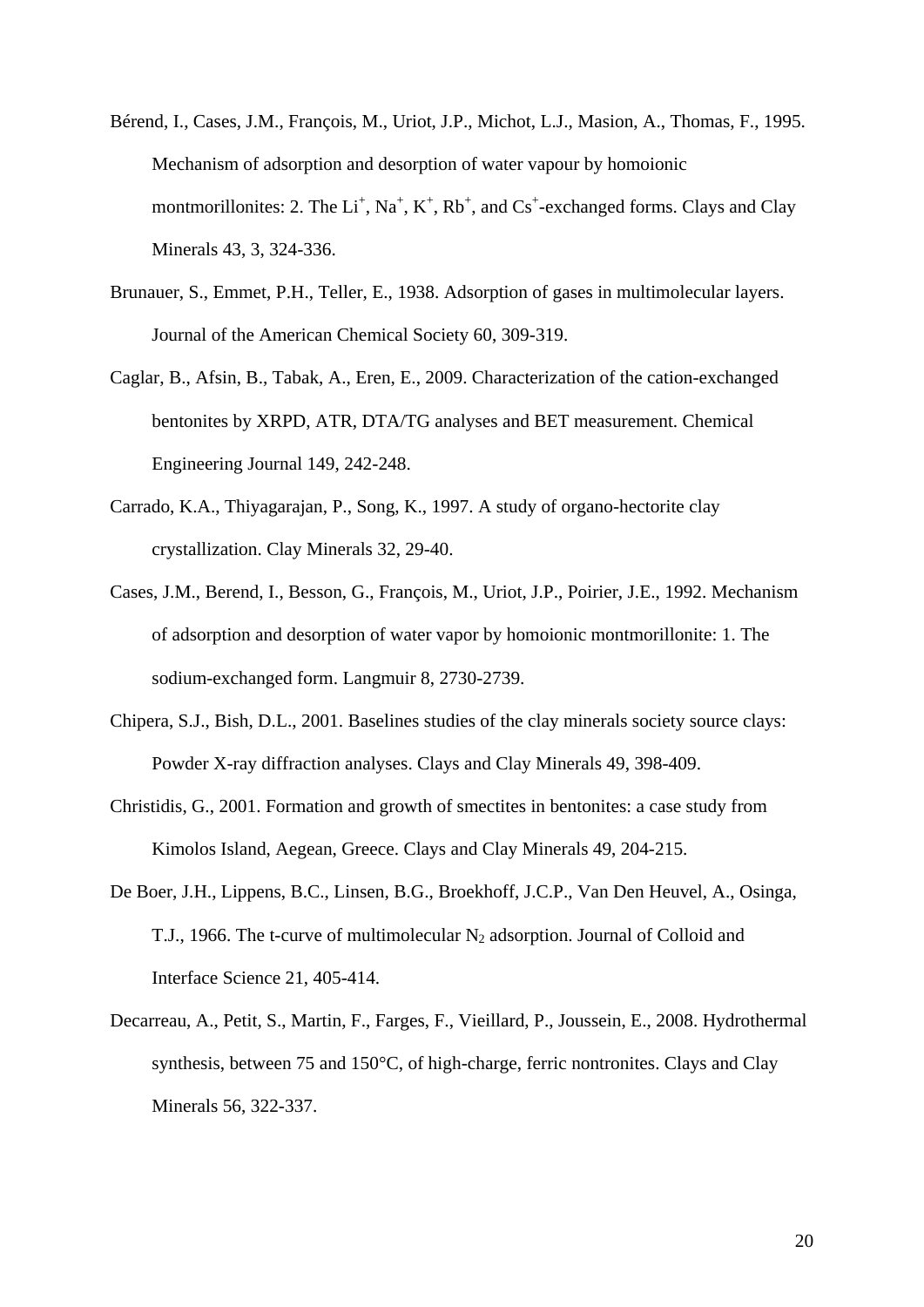- Delevoye, L., Robert, J.L., Grandjean, J., 2003. <sup>23</sup>Na 2D 3OMAS NMR and <sup>29</sup>Si, <sup>27</sup>Al MAS NMR investigation of Laponite and synthetic saponites of variable interlayer charge. Clay Minerals 38, 63-69.
- Domenico, P.A., Schwartz, F.W., 1990. Ground water movement. Chapter 3, in: Physical and Chemical Hydrogeology. Wiley, New York, pp. 56-57.
- Duc, M., Thomas, F., Gaboriaud, F., 2006. Coupled chemical processes at clay/electrolyte interface: A batch titration study of Na-montmorillonite. Journal of Colloid and Interface Science 300, 616-625.
- Eltantawy, I.M., Arnold, P.W., 1974. Ethylene glycol sorption by homoionic montmorillonites. Journal of Soil Science 25, 99-110.
- Galan, E., 2006. Genesis of clay minerals. Chapter 14, in: Bergaya, F., Theng, B.K.G., Lagaly, G. (Eds.), Handbook of Clay Science. Elsevier, Amsterdam, pp. 1129-1162.
- Hamilton, D.L., Henderson, C.M.B., 1968. The preparation of silicate compositions by a gelling method. Mineralogical Magazine 36, 832-838.
- Harkins, W.D., Jura, G., 1944. Surface of solids. XIII. A vapor adsorption method for the determination of the area of a solid without the assumption of a molecular area, and the areas occupied by nitrogen and other molecules on the surface of a solid. Journal of the American Chemical Society 66, 1366-1373.
- Helmy, A.K., Ferreiro, E.A., Bussetti, S.G., 1999. Surface area evaluation of montmorillonite. Journal of Colloid and Interface Science 210, 167-171.
- Jullien, A., Lecomte, P., 2000. Dispositif perméamétrique à injecteur à pression contrôlée séparé. Brevet Français N°00/07820.
- Jullien, A., Proust, C., Le Forestier, L., Baillif, P., 2002. Hydro-chemio-mechanical coupling effects on permeability and swelling behaviour of a Ca smectite soaked by Cu solutions. Applied Clay Science 21, 143-153.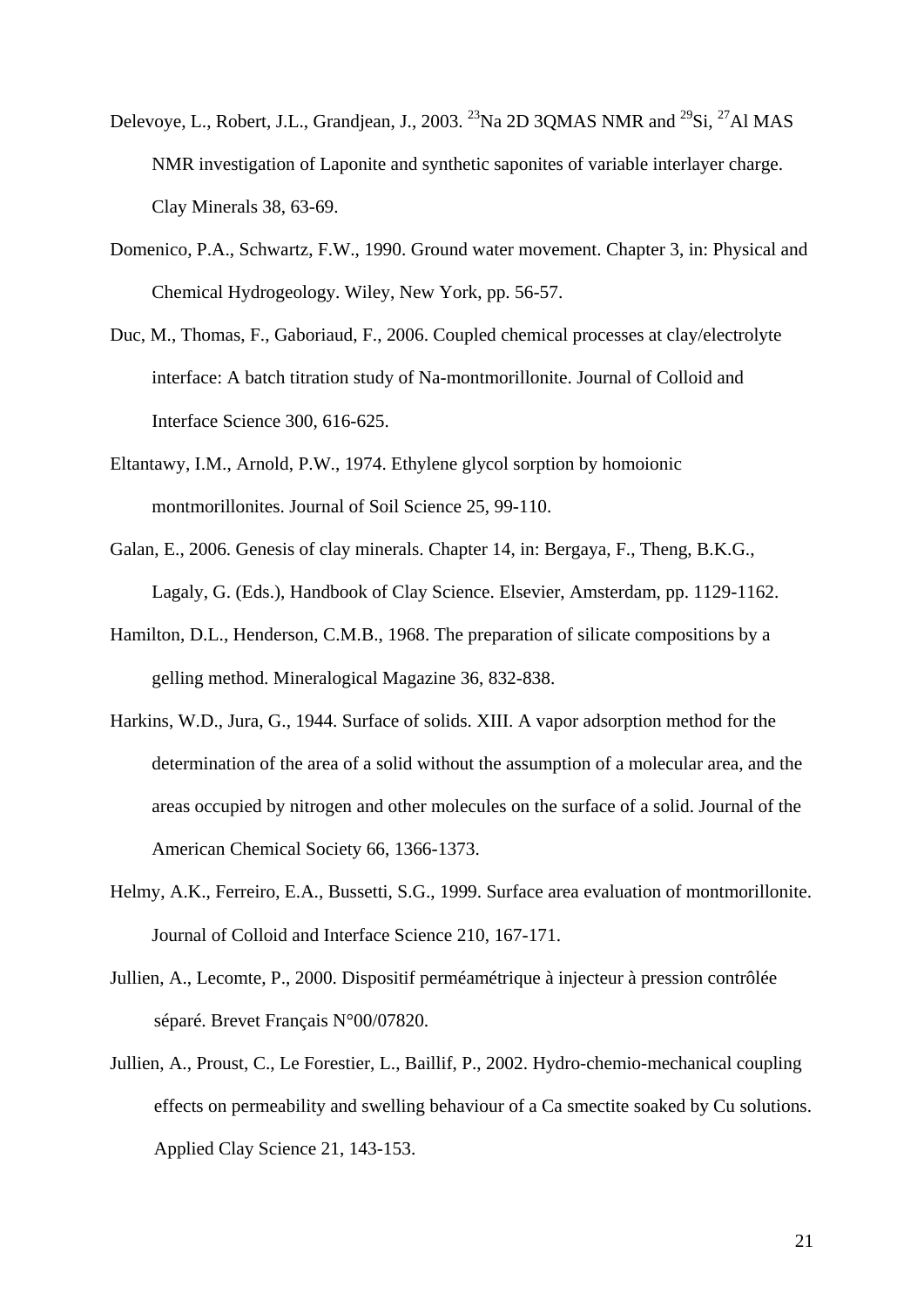- Kloprogge, J.T., Van Der Eerden, A.M.J., Ben H. Jansen, J., Geus, J.W, Schuiling, R.D., 1993. Synthesis and paragenesis of Na-beidellite as a function of temperature, water pressure, and sodium activity. Clays and Clay Minerals 41, 423-430.
- Laird, D.A., 2006. Influence of layer charge on swelling of smectites. Applied Clay Science 34, 74-87.
- Lantenois, S., Nedellec, Y., Prélot, B., Zajac, J., Muller, F., Douillard, J.M., 2007. Thermodynamic assessment of the variation of the surface areas of two synthetic swelling clays during adsorption of water. Journal of Colloid and Interface Science 316, 1003-1011.
- Lantenois, S., Muller, F., Bény, J.M., Mahiaoui, J., Champallier, R., 2008a. Hydrothermal synthesis of beidellites: characterization and study of the cis and trans-vacant character. Clays and Clay Minerals 56, 38-47.
- Lantenois, S., Champallier, R., Bény, J.M., Muller, F., 2008b. Hydrothermal synthesis and characterization of dioctahedral smectites: A montmorillonites series. Applied Clay Science 38, 165-178.
- Marrocchi, Y., Razafitianamaharavo, A., Michot, L., Marty, B., 2005. Low-pressure adsorption of Ar, Kr, and Xe on carbonaceous materials (kerogen and carbon blacks), ferrihydrite, and montmorillonite: Implications for the trapping of noble gases onto meteoritic matter. Geochimica et Cosmochimica Acta 69, 2419-2430.
- Michot, L.J., François, M., Cases, J.M., 1990. Surface heterogeneity studied by a quasiequilibrium adsorption procedure. Langmuir 6, 637-643.
- Michot, L.J., Villiéras, F., 2002. Assessment of surface energetic heterogeneity of synthetic Na-saponites. The role of layer charge. Clay Minerals 37, 39-57.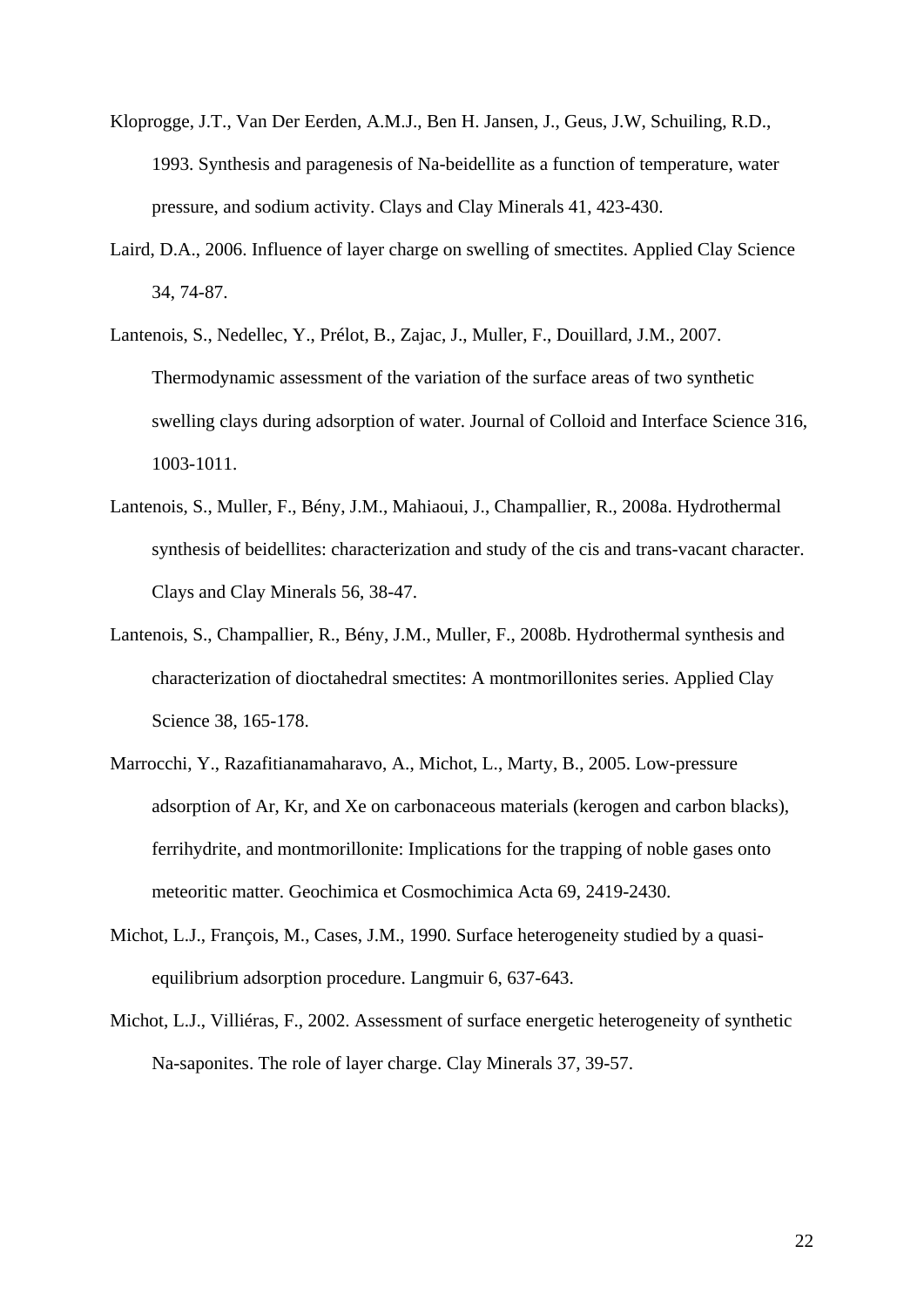- Michot, L.J., Bihannic, I., Porsch, K., Maddi, S., Baravian, C., Mougel, J., Levitz, P., 2004. Phase diagrams of Wyoming Na-montmorillonite clay. Influence of particle anisotropy. Langmuir 20, 10829-10837.
- Moore, D.M., Reynolds, R.C., 1997. X-Ray Diffraction and the Identification and Analysis of Clay Minerals, Oxford University Press, New York, pp. 87.
- Murray, H.H, 1999. Applied clay mineralogy today and tomorrow. Clay Minerals 34, 39-49.
- Neaman, A., Pelletier, M., Villiéras, F., 2003. The effects of exchanged cation, compression, heating and hydration on textural properties of bulk bentonite and its corresponding purified montmorillonite. Applied Clay Science 22, 153-168.
- Perronnet, M., Villiéras, F., Jullien, M., Razafitianamaharavo, A., Raynal, J., Bonnin, D., 2007. Towards a link between the energetic heterogeneities of the edge faces of smectites and their stability in the context of metallic corrosion. Geochimica et Cosmochimica Acta 71, 1463-1479.
- Pothier, C., Jullien, A., Proust, C., Lecomte, P., 2003. Etude des phénomènes de transfert de métaux lourds dans une smectite. Revue Française de Géotechnique 103, 33-42.
- Reinholdt, M., Miehé-Brendlé, J., Delmotte, L., Le Dred, R., Tuilier, M.H., 2005. Synthesis and characterization of montmorillonite-type phyllosilicates in a fluoride medium. Clay Minerals 40, 177-189.
- Sing, K.S.W., Everett, D.H., Haul, R.A.W., Moscou, L., Pierotti, R.A., Rouquérol, J., Siemieniewska, T., 1985. Reporting physisorption data for gas/solid systems with special reference to the determination of surface area and porosity. Pure & Applied Chemistry 57, 603-619.
- Spagnuolo, M., Martinez, C.E., Jacobson, A.R., Baveye, P., McBride, M.B., Newton, J., 2004. Coprecipitation of trace metal ions during the synthesis of hectorite. Applied Clay Science 27, 129-140.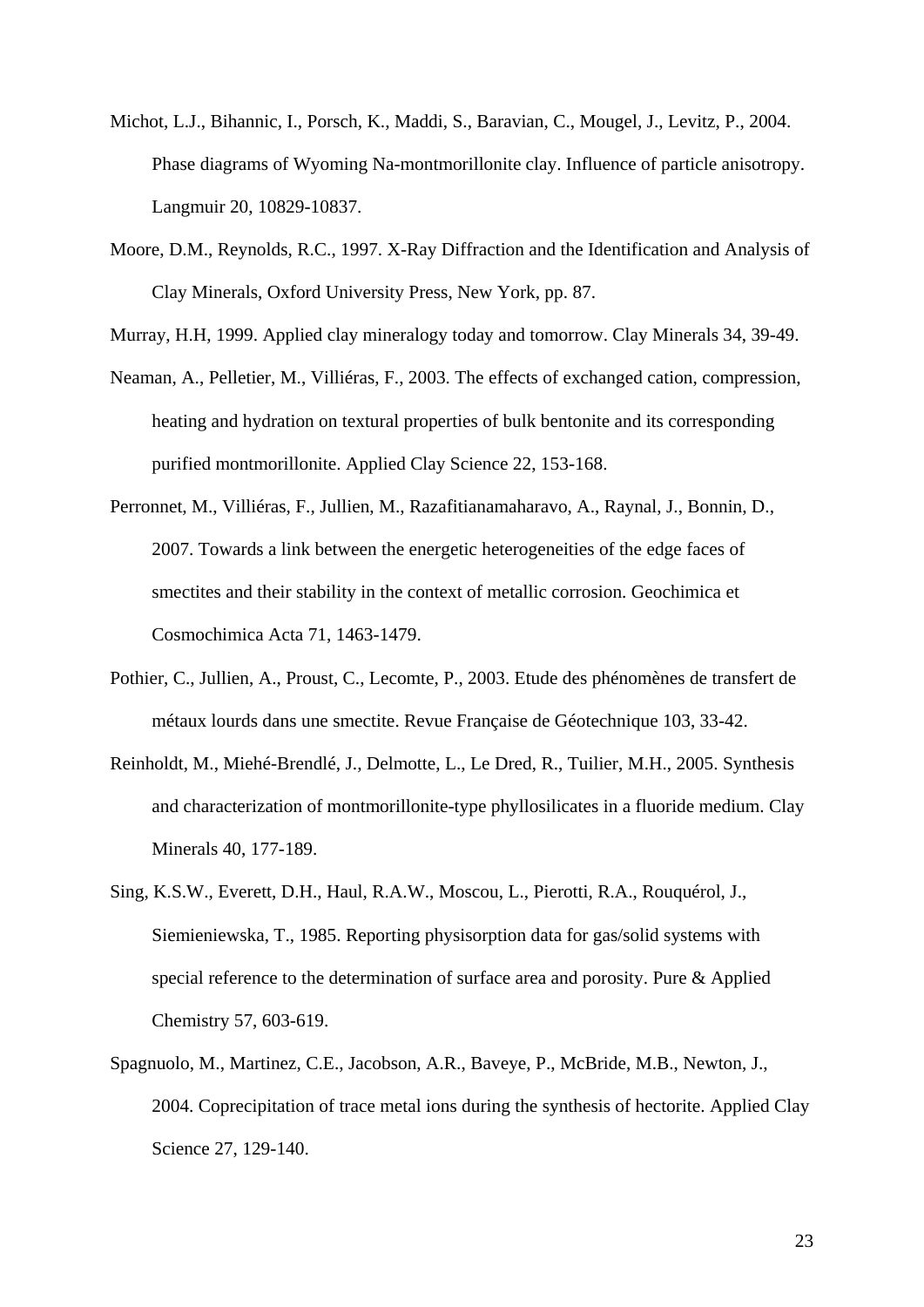- Tournassat, C., Neaman, A., Villiéras, F., Bosbach, D., Charlet, L., 2003. Nanomorphology of montmorillonites particles: Estimation of the clay edge sorption site density by lowpressure gas adsorption and AFM observations. American Mineralogist 88, 1989-1995.
- Villiéras, F., Cases, J.M., François, M., Michot, L.J., Thomas, F., 1992. Texture and surface energetic heterogeneity of solids from modeling of low pressure gas adsorption isotherms. Langmuir 8, 1789-1795.
- Villiéras, F., Michot, L.J., Cases, J.M., Bérend, I., Bardot, F., François, M., Gérard, G., Yvon, J., 1997a. Static and dynamic studies of the energetic surface heterogeneity of clay minerals, in: Rudzinski, W., Steele, W.A., Zgrablich, G. (Eds.), Equilibria and Dynamics of Gas Adsorption on Heterogeneous Solid Surfaces, Studies in Surface Science and Catalysis. Elsevier Science Publishers B. V., Amsterdam, 104, pp. 573-623.
- Villiéras, F., Michot, L.J., Bardot, F., Cases, J.M., François, M., Rudzinski, W., 1997b. An improved derivative isotherm summation method to study surface heterogeneity of clay minerals. Langmuir 13, 1104-1117.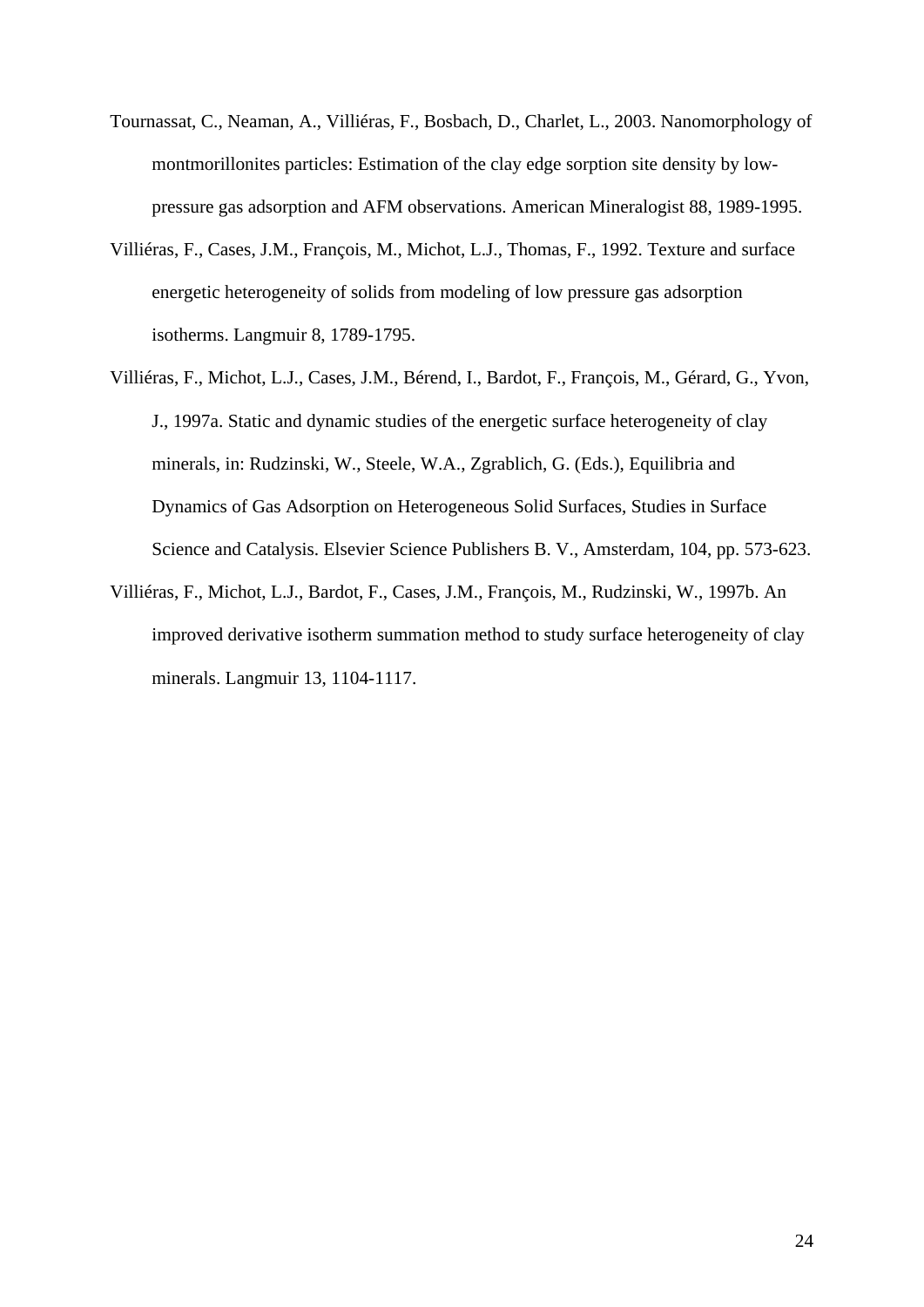Relevant features of the synthetic montmorillonite (Na-MMT) and the Na-exchanged

Wyoming smectite (Na-SWy2).

|           | Structural formula                                                                  | $CEC$ (meq/100g)<br>of calcined clay) | SSA <sup>d</sup><br>$(m^2/g)$ |
|-----------|-------------------------------------------------------------------------------------|---------------------------------------|-------------------------------|
| Na-MMT    | $(Na_{0.68}Mg_{0.03})$ $(Al_{3.35}Mg_{0.65})$ $(Si_{7.91}Al_{0.09})O_{20}$ $(OH)4a$ | $83.0 \pm 0.3^{\circ}$                | 763.8                         |
| $Na-SWv2$ | $Na0.68 (Al3.06FeIII0.42Mg0.58)(Si7.90Al0.10)O20(OH)4b$                             | $85.0 \pm 2.7^{\circ}$                | 736.8                         |

<sup>a</sup> From ICP-OES and electron microprobe analyses of the solid clay, and AAS analyses of the

supernatant after exchange with copper complex

**b** From ICP-OES and electron microprobe analyses

c Measured by colorimetry and AAS after exchange with copper complex

d Specific surface area measured by adsorption of ethylene glycol.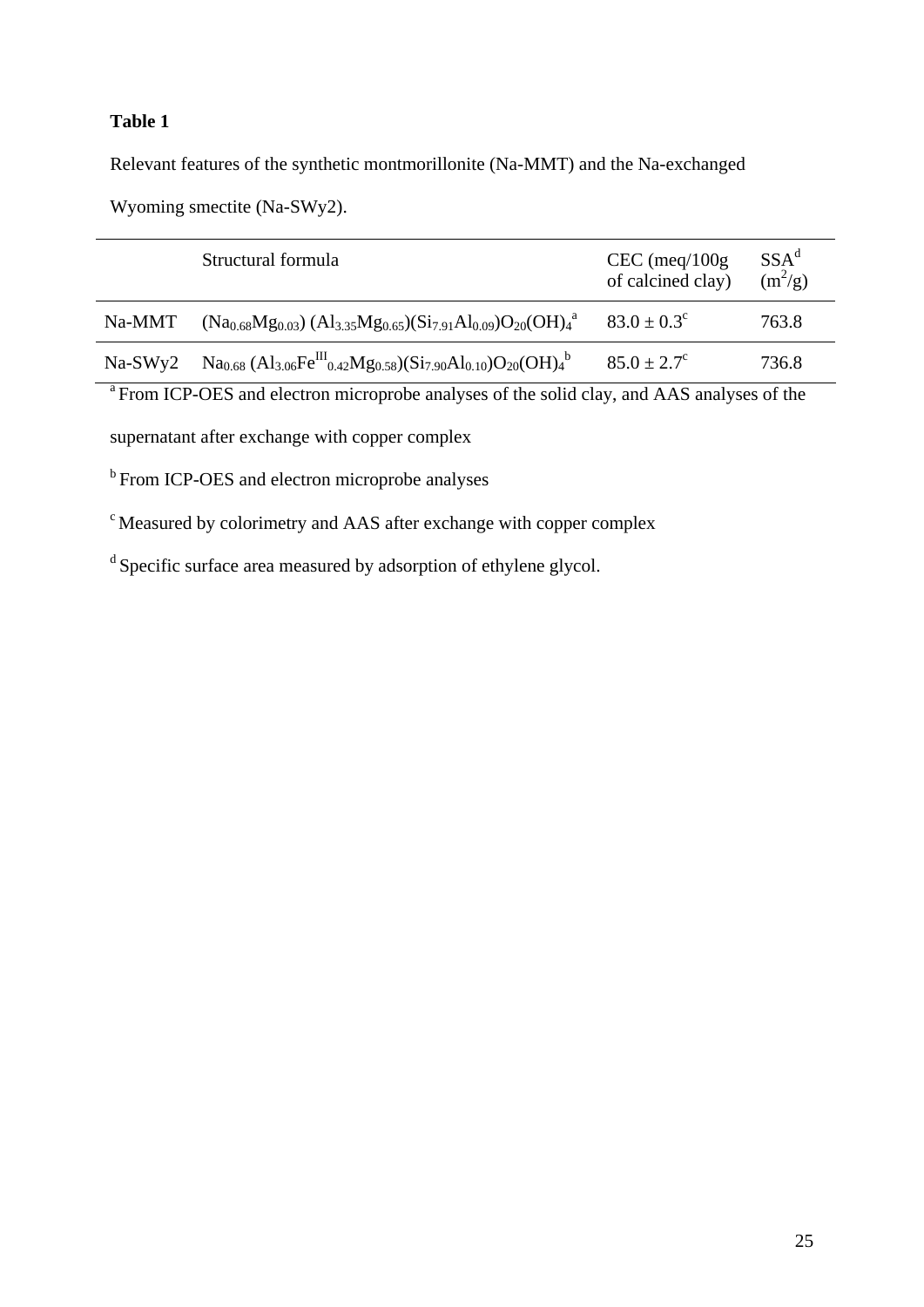Numerical results derived from the BET and t-plot methods of the  $N_2$  adsorption-desorption isotherms, and from the DIS method used for Ar adsorption. Previous data obtained for natural Na-exchanged smectites are given for comparison with the synthetic Na-MMT sample.

|                                  | <b>BET</b>                                                                   |  |  | t-plot                                                                                                                                           | <b>DIS</b> |      |
|----------------------------------|------------------------------------------------------------------------------|--|--|--------------------------------------------------------------------------------------------------------------------------------------------------|------------|------|
|                                  | $V_m^a$ $C^b$ $S_{tot}^c$ $S_{\mu pores}^d$ $S_{ext}^e$ $S_{tot}$ $S_{Ar}^t$ |  |  | $\text{(cm}^3\text{/g)}$ $\text{(m}^2\text{/g)}$ $\text{(m}^2\text{/g)}$ $\text{(m}^2\text{/g)}$ $\text{(m}^2\text{/g)}$ $\text{(m}^2\text{/g)}$ |            |      |
| Na-MMT 19.93                     |                                                                              |  |  | 451 87.1 16.7 74.6 92.8                                                                                                                          |            | 85.6 |
| Na-SWy2 10.39 685 45.4 20.6 28.5 |                                                                              |  |  |                                                                                                                                                  | 49.1       | 47.2 |

<sup>a</sup> Monolayer volume

**b** BET energy constant

<sup>c</sup> Total specific area  $(\pm 4 \text{ m}^2/\text{g})$ 

<sup>d</sup> Equivalent specific surface area of micropores  $(\pm 20\%)$ 

<sup>e</sup> External specific surface area (=  $S_{\text{tot}}$  -  $S_{\mu \text{pores}}$ ,  $\pm 20$  %)

<sup>f</sup> Argon-specific surface area derived from the modelling of the low-pressure argon adsorption isotherm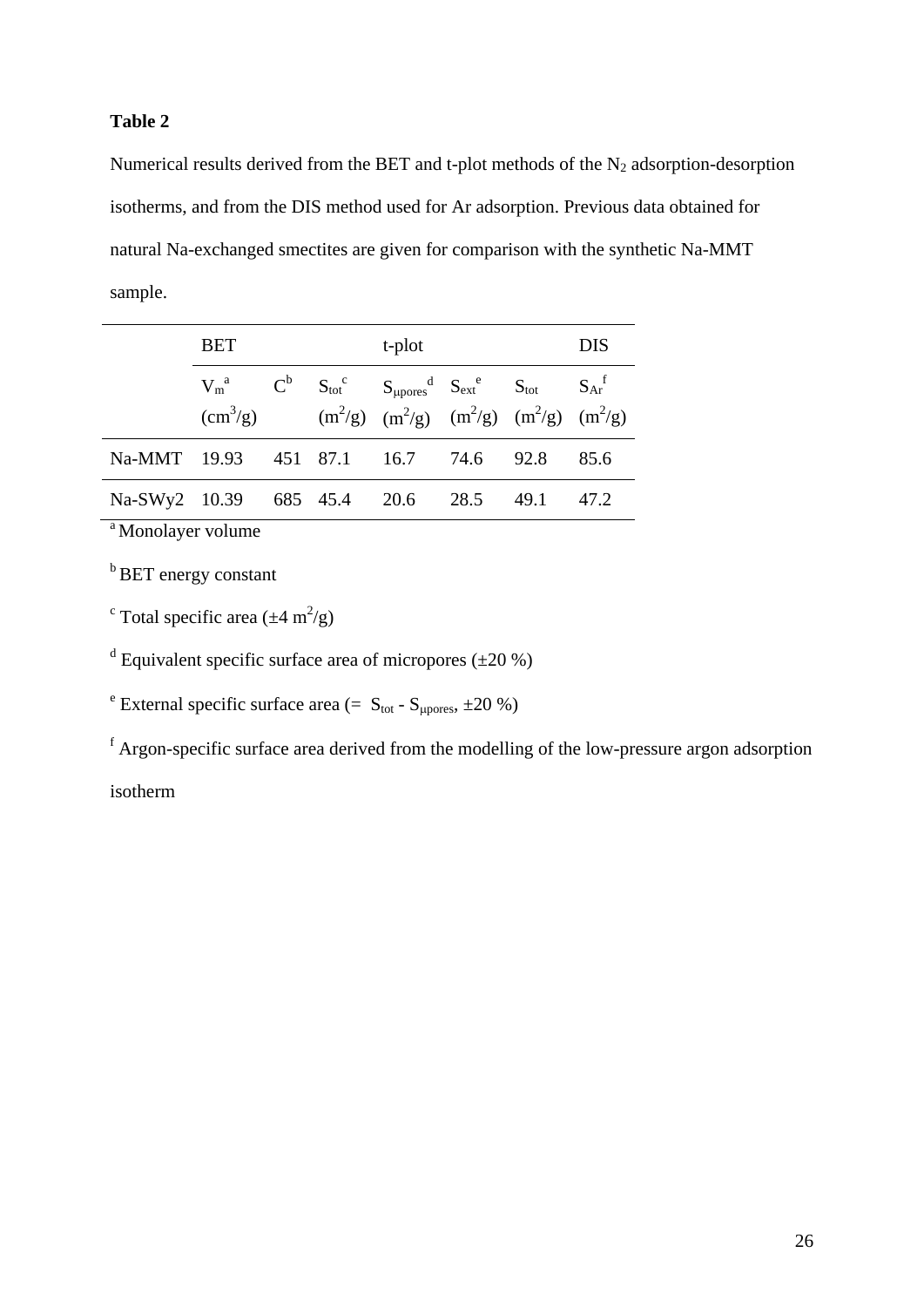Parameters adjusted to the experimental Ar derivative isotherm of Na-MMT and Na-SWy2 presented in Fig. 8, then compared to those of other natural Na-exchanged samples: the MX-80 bentonite (Tournassat et al., 2003), and the Prassa smectite (Perronnet et al., 2007).

| Sample              |                        |                        | Domain 1 | Domain<br>$\overline{2}$ | Domain<br>3 | Domain<br>$\overline{4}$ | Domain<br>5 | Total |
|---------------------|------------------------|------------------------|----------|--------------------------|-------------|--------------------------|-------------|-------|
| Na-<br><b>MMT</b>   | Peak<br>position       | $ln P/P_0$             | $-2.27$  | $-4.11$                  | $-7.05$     | $-10.66$                 |             |       |
|                     | $V_{\text{monolayer}}$ | $\text{cm}^3\text{/g}$ | 4.18     | 12.76                    | 4.51        | 1.62                     |             |       |
|                     | $\omega$               | (kT)                   | 0.0      | 1.4                      | 0.7         | $-0.2$                   |             |       |
|                     | SSA <sup>a</sup>       | $(m^2/g)$              | 15.5     | 47.3                     | 16.7        | 6.0                      |             | 85.5  |
| Na-<br>SWy2         | Peak<br>position       | $ln P/P_0$             | $-2.73$  | $-4.38$                  | $-7.05$     | $-9.63$                  |             |       |
|                     | <b>SSA</b>             | $(m^2/g)$              | 2.6      | 19.2                     | 20.6        | 4.8                      |             | 47.2  |
| $MX-80b$            | Peak<br>position       | $ln P/P_0$             | $-2.52$  | $-4.14$                  | $-7.05$     | $-10.29$                 |             |       |
|                     | <b>SSA</b>             | $(m^2/g)$              | 2.0      | 24.6                     | 5.6         | 2.9                      |             | 35.1  |
| Prassa <sup>c</sup> | Peak<br>position       | $ln P/P_0$             | $-2.50$  | $-4.60$                  | $-6.60$     | $-10.20$                 | $-12.80$    |       |
|                     | <b>SSA</b>             | $(m^2/g)$              | 18.9     | 48.6                     | 20.3        | 2.9                      | 1.8         | 92.5  |

<sup>a</sup> Specific surface area

<sup>b</sup> Data from Tournassat et al., 2003

c Data from Perronnet et al., 2007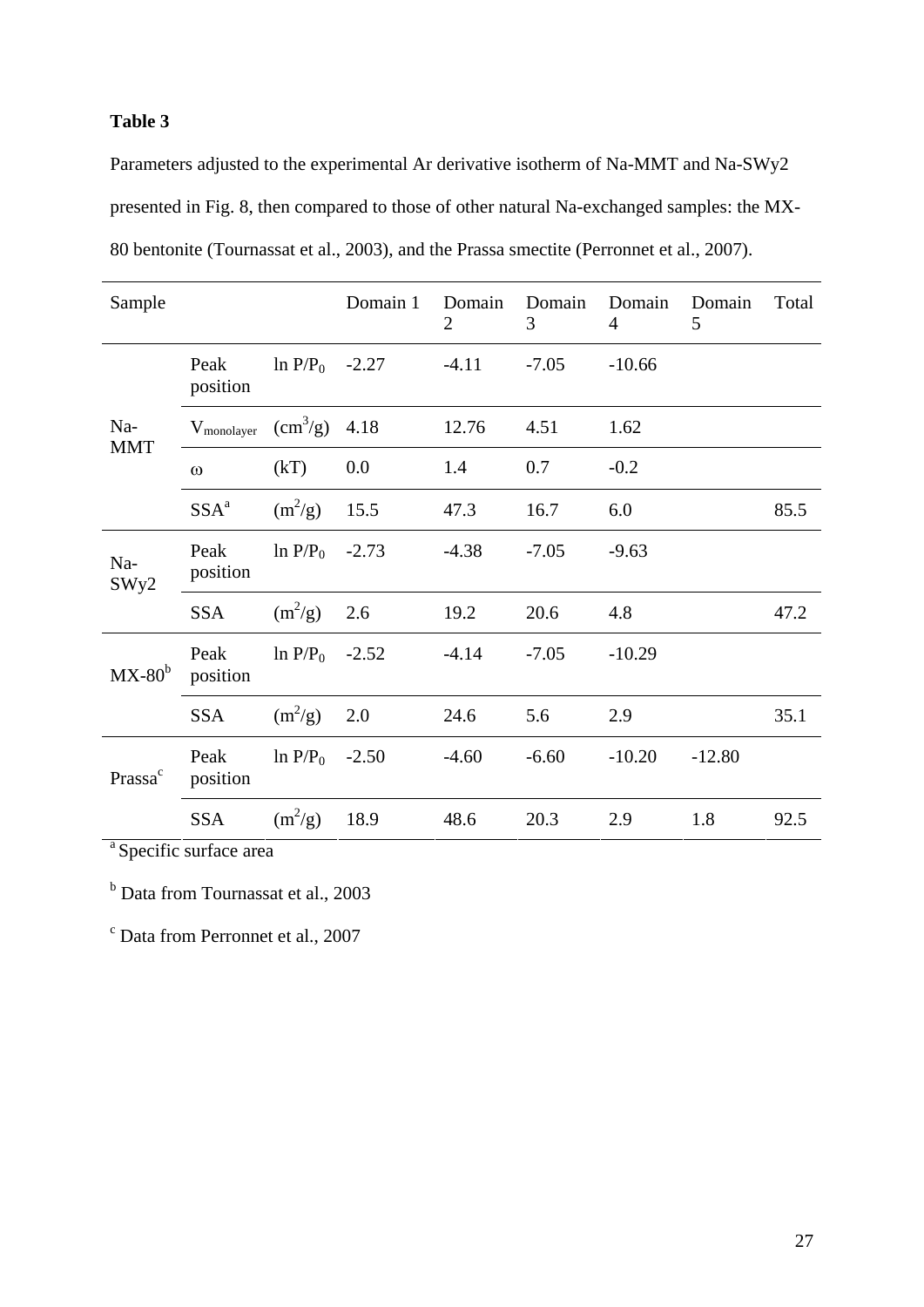Geometrical characteristics of the dry particles of the synthetic Na-MMT sample compared with three natural Na-exchanged smectites, Na-SWy2, MX-80 and Prassa, respectively.

|                                                                           | Na-MMT | $Na-SWy2$ | $MX-80^a$ | Prassa <sup>b</sup> |
|---------------------------------------------------------------------------|--------|-----------|-----------|---------------------|
| Basal surface area $S_b$ (m <sup>2</sup> /g)                              | 62.8   | 21.7      | 26.6      | 67.5                |
| Lateral surface area $S_1(m^2/g)$                                         | 22.7   | 25.4      | 8.5       | 25                  |
| Length $l$ (nm)                                                           | 65     | 58        | 174.3     | 59                  |
| Thickness t (nm)                                                          | 12     | 34        | 27.8      | 11                  |
| Layers per particle $(0.95 \text{ nm}/\text{layer}$ in dry<br>conditions) | 12-13  | 36        | 29        | 11                  |

a Data from Tournassat et al., 2003

<sup>b</sup> Data from Perronnet et al., 2007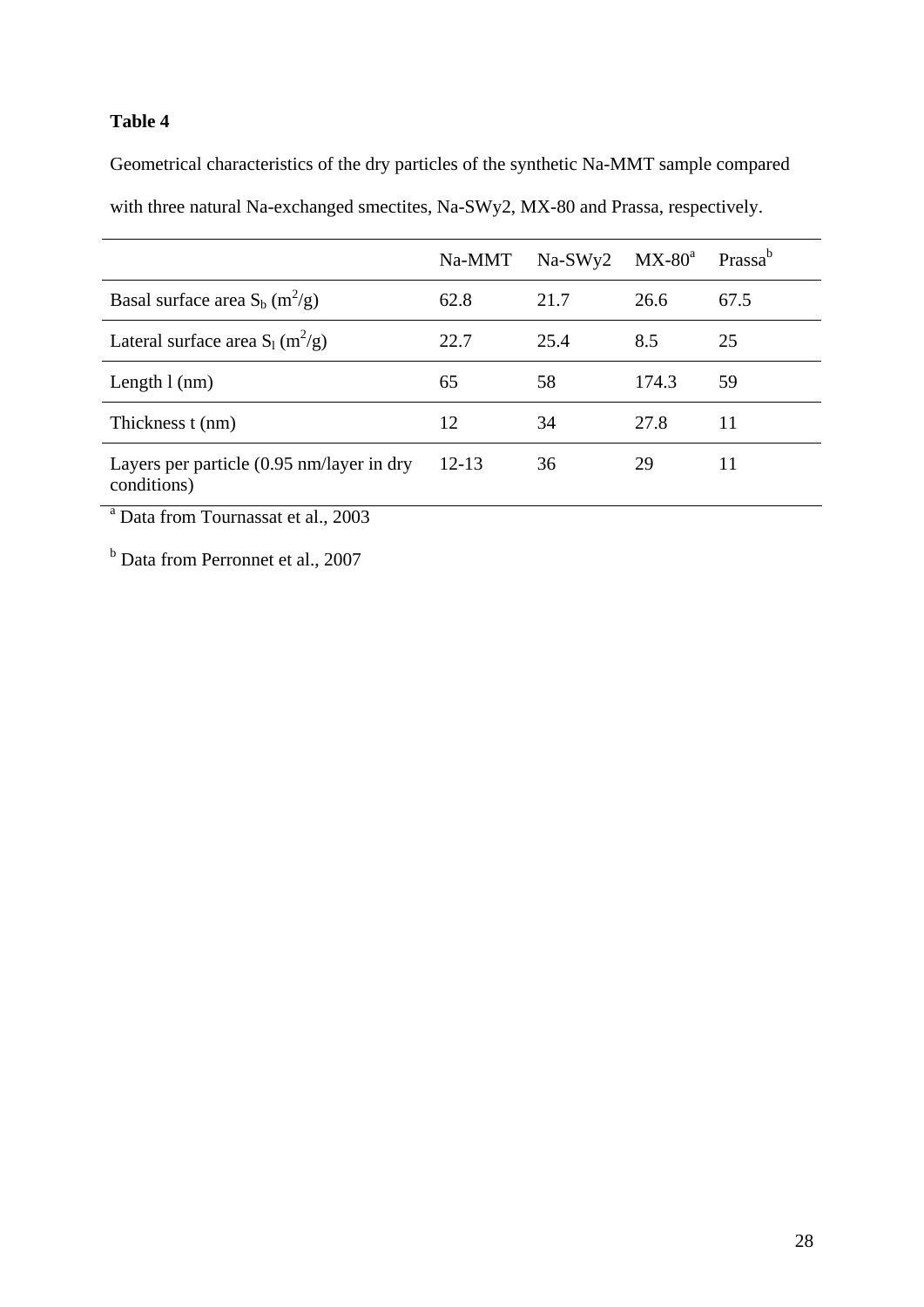#### **Figure captions**

**Fig. 1.** X-ray diffraction patterns of Na-MMT and Na-SWy2 samples, performed at 303 K and under a relative humidity of 50% ( $P/P_0 = 0.5$ ). The (00*l*) reflections and the (02.11), (20.13) and (06.33) reflections of smectite are labelled. Q indicates the presence of quartz in Na-SWy2 sample.

**Fig. 2.** Solute intake during percolation experiments of water in Na-MMT and Na-SWy2, respectively.

**Fig. 3.** Evolution of swelling strain during percolation experiments of water in Na-MMT and Na-SWy2, respectively.

**Fig. 4.** Evolution of the basal distance  $d(001)$  as a function of the relative water partial pressure  $P/P_0$ . Lines are guides for the eyes.

**Fig. 5.** Water adsorption-desorption isotherms obtained at 303 K for (a) the synthetic Na-MMT and (b) the natural Na-SWy2 samples.

**Fig. 6.** Adsorption-desorption isotherms of nitrogen obtained at 77K for (a) the synthetic Na-MMT and (b) the natural Na-SWy2 samples.

**Fig. 7.** Pore size distribution (PSD), calculated from nitrogen adsorption-desorption isotherms presented in Fig. 6, for (a) Na-MMT and (b) Na-SWy2 samples. Solid line shows adsorption pore size distribution (true PSD); dotted line shows desorption pore size distribution (access PSD).

**Fig. 8.** Adsorption energy distributions (thin solid lines) derived from low-pressure argon adsorption at 77 K of (a) Na-MMT and (b) Na-SWy2 samples. Local isotherms used to model experimental curves (contribution of elementary surfaces, dotted lines), and sum of these contributions (thick solid lines). Fitting parameters are presented in Table 3.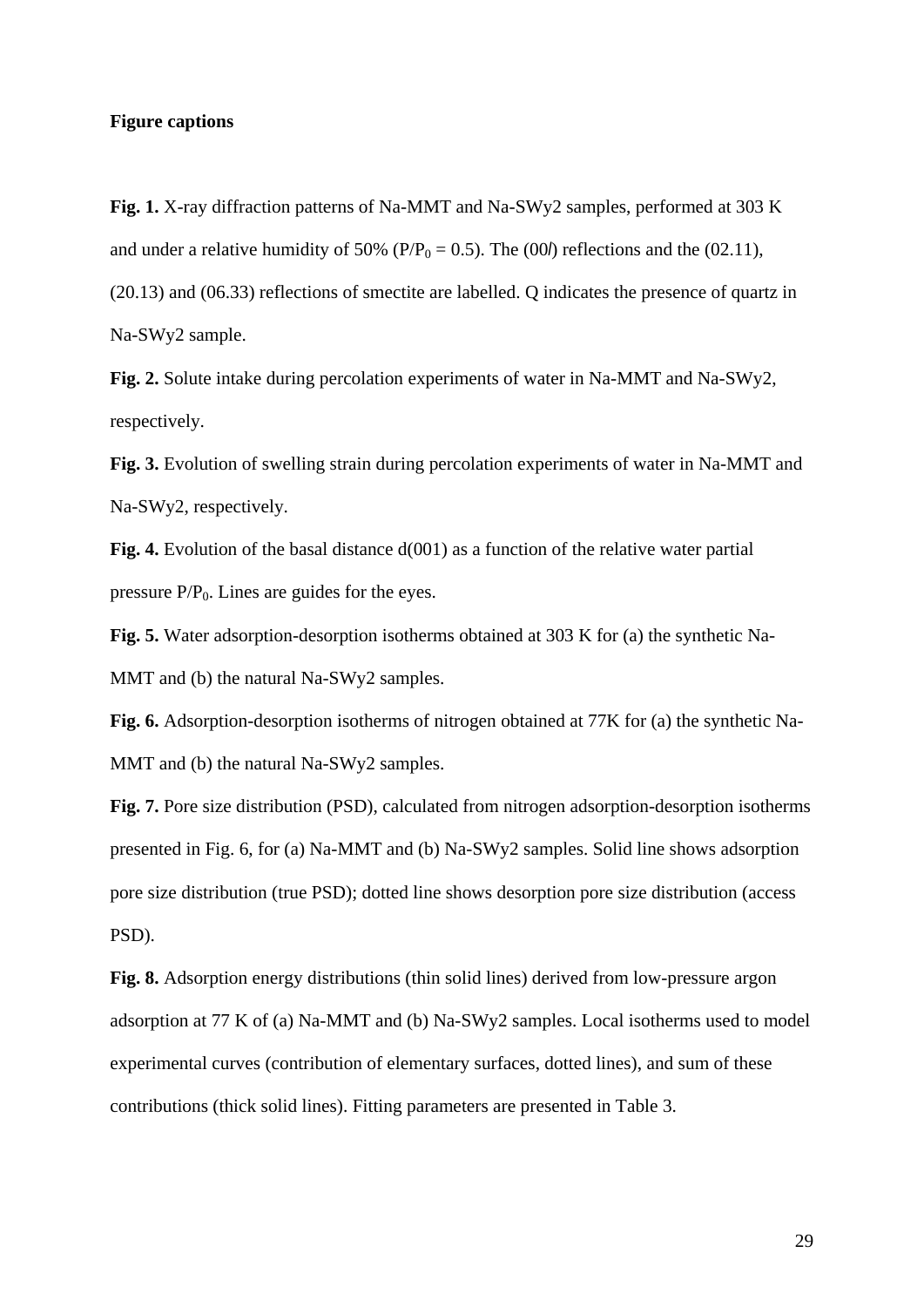

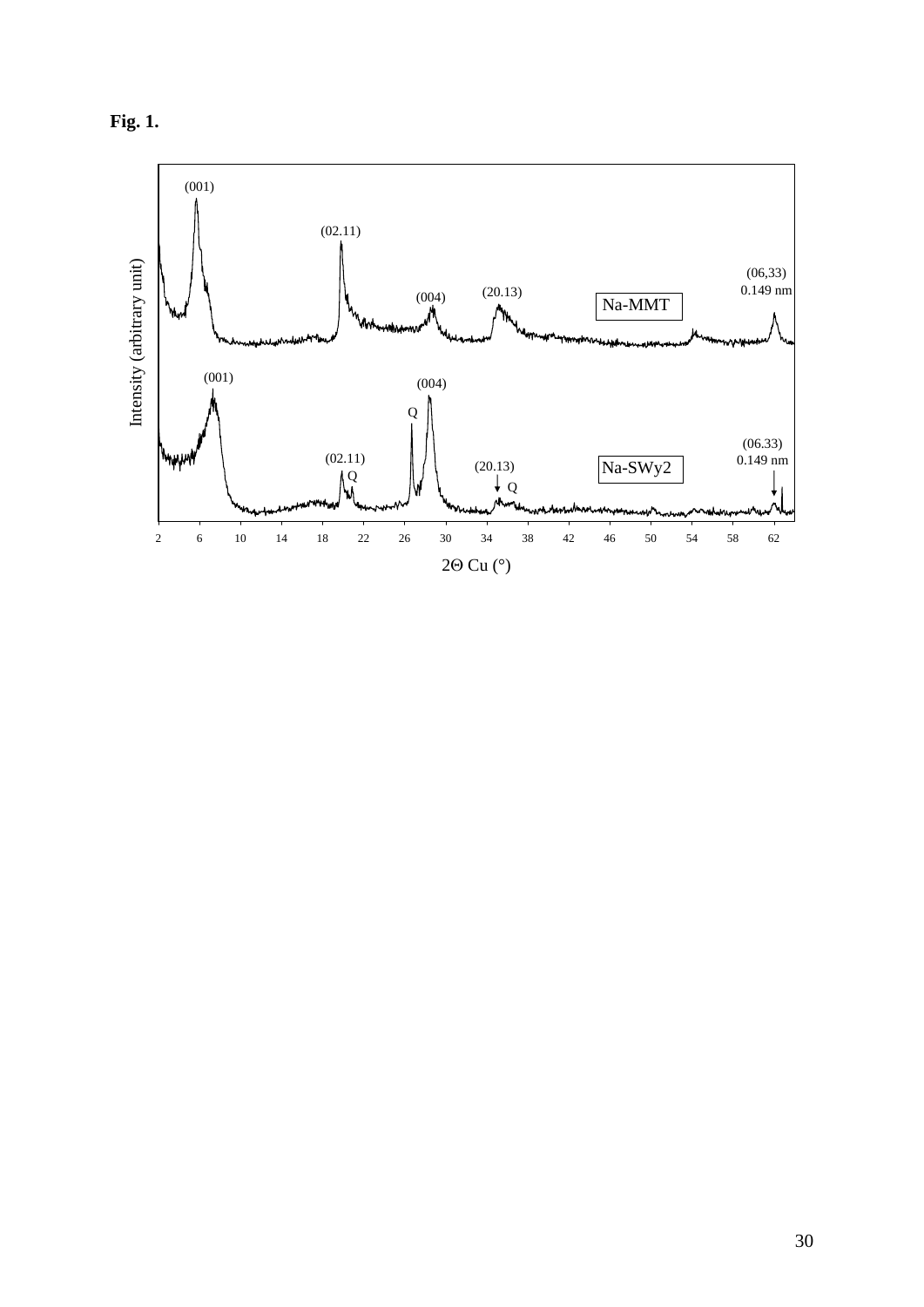

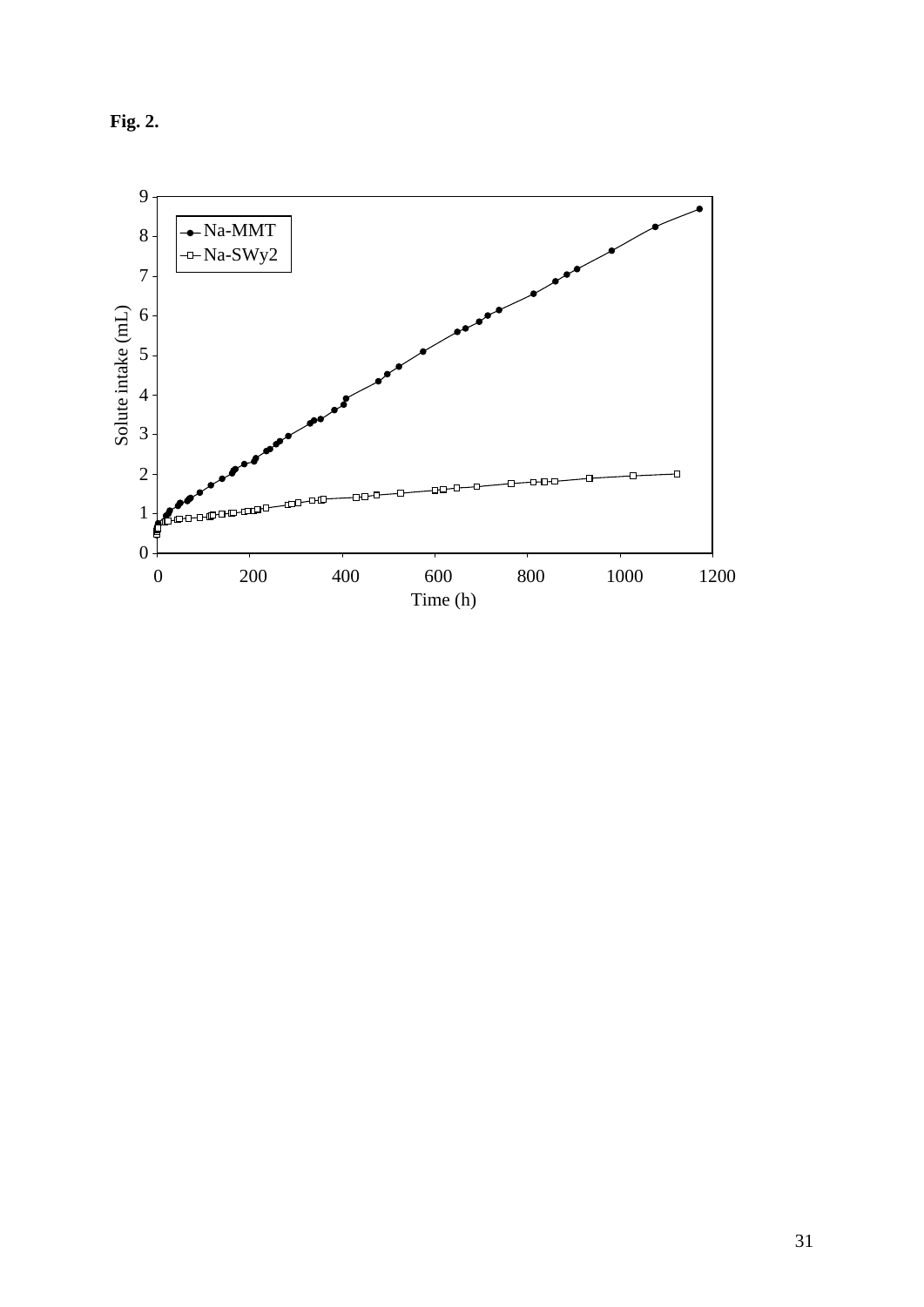

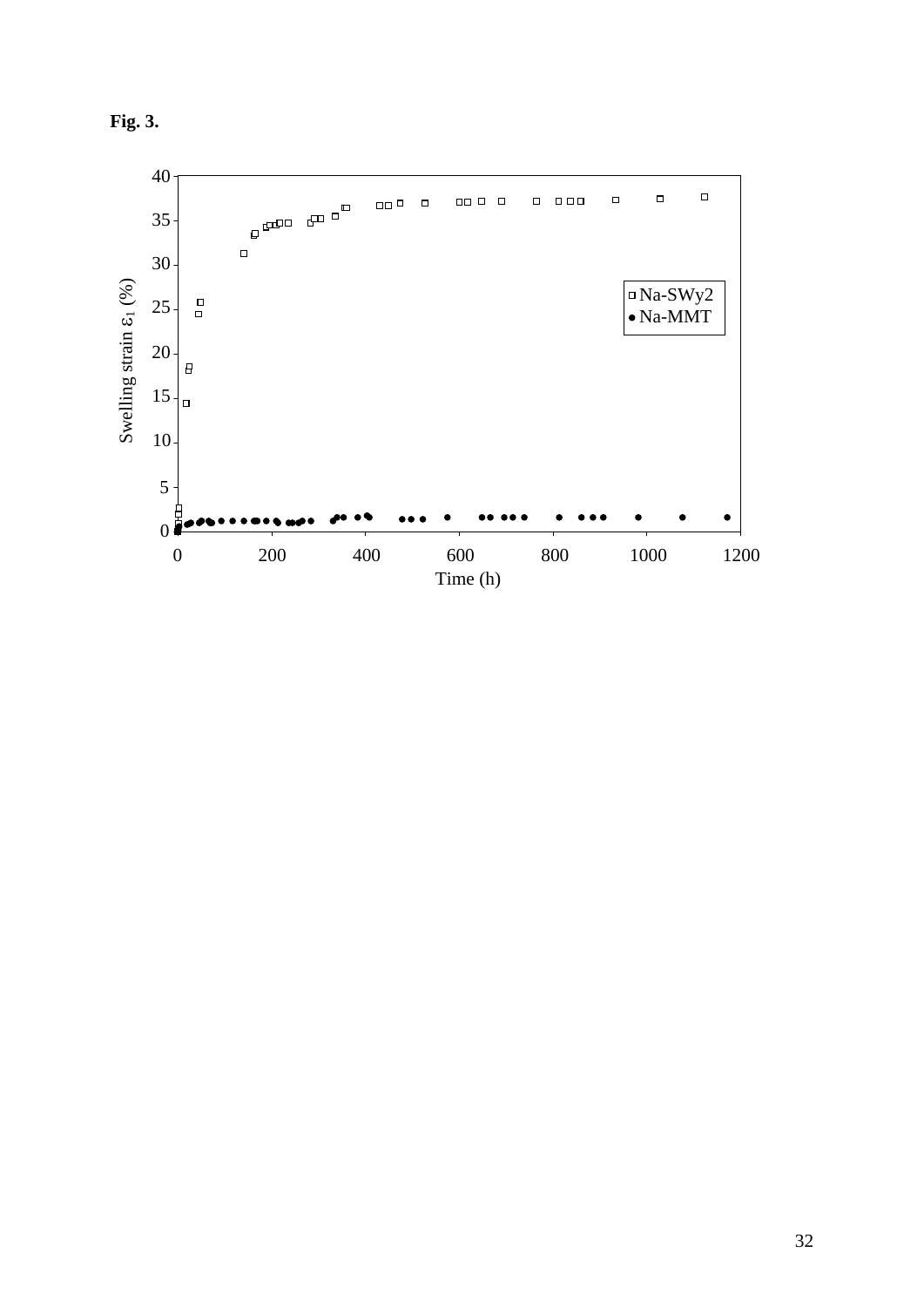

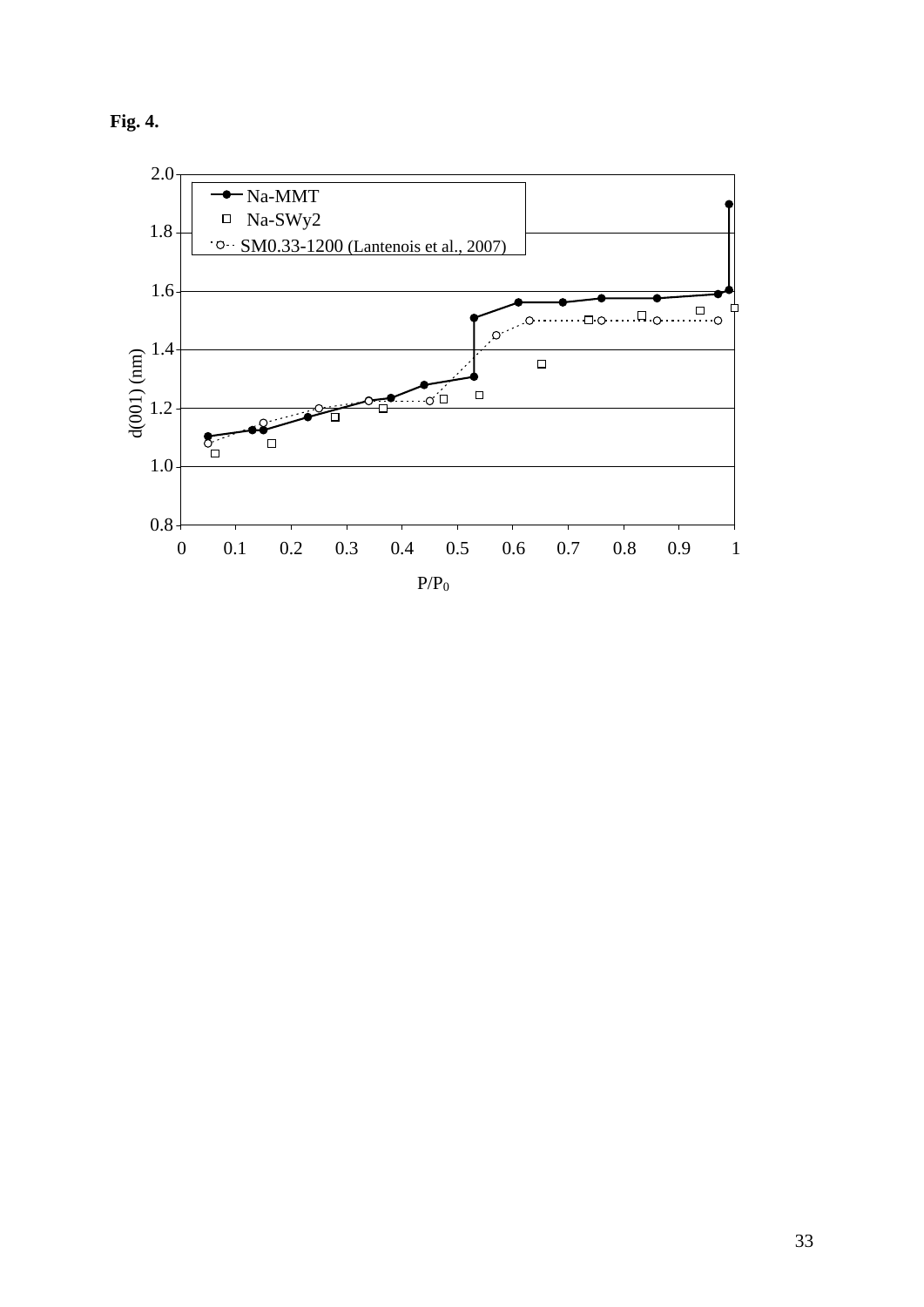

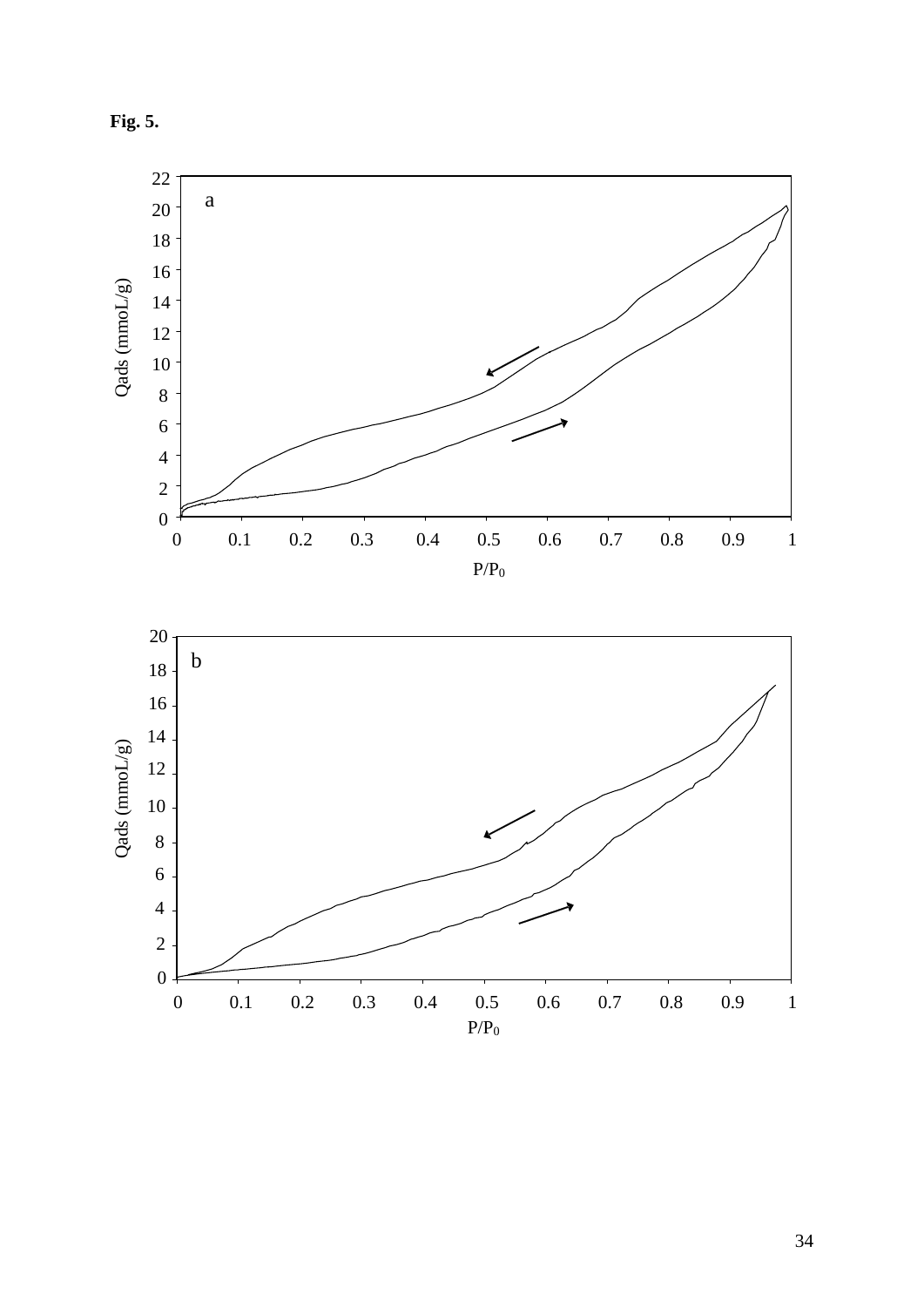

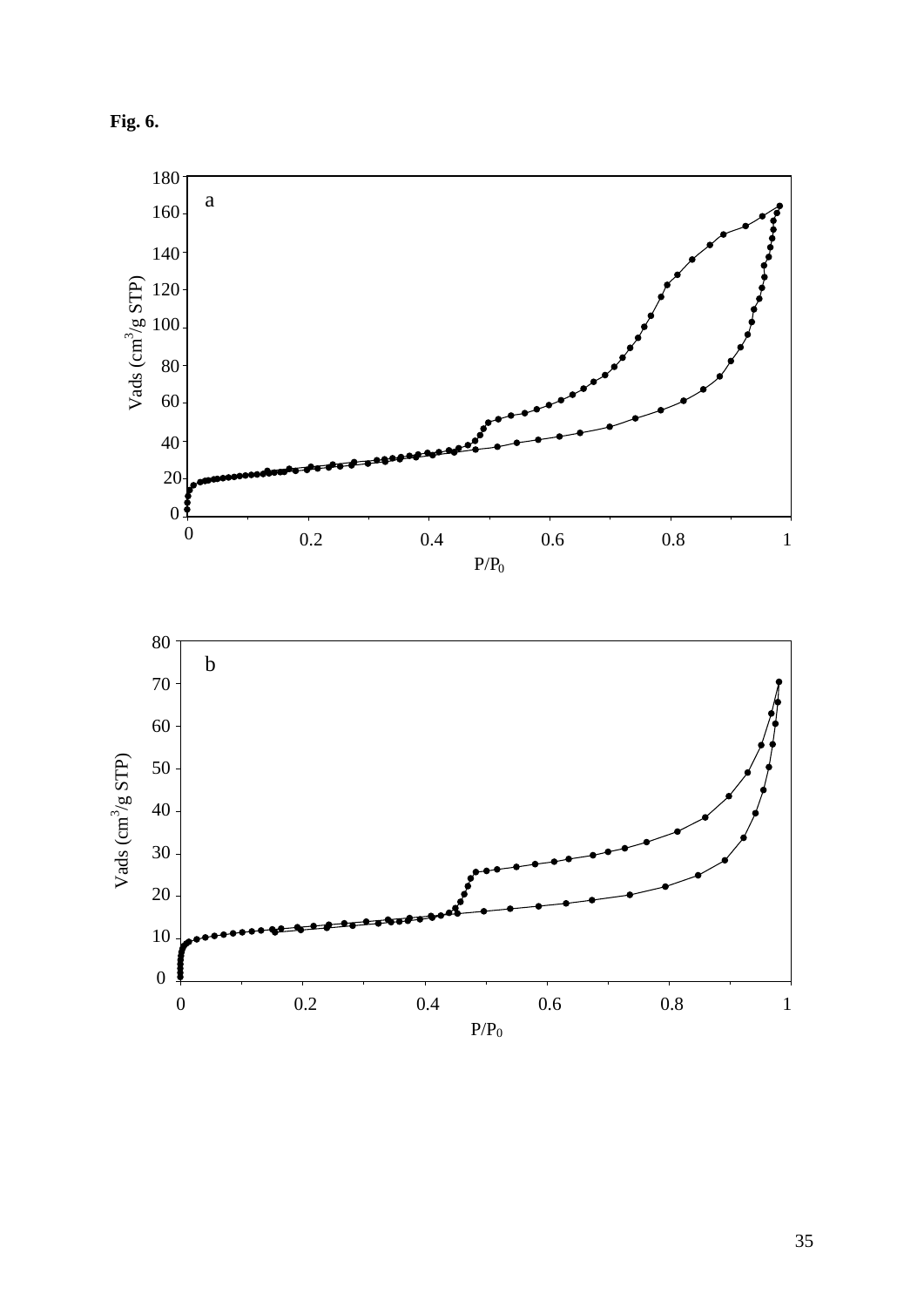

0

 $\overline{\phantom{a}}$ 



0 10 20 30 40 x (nm)

 $-$ Ξ

 $-$